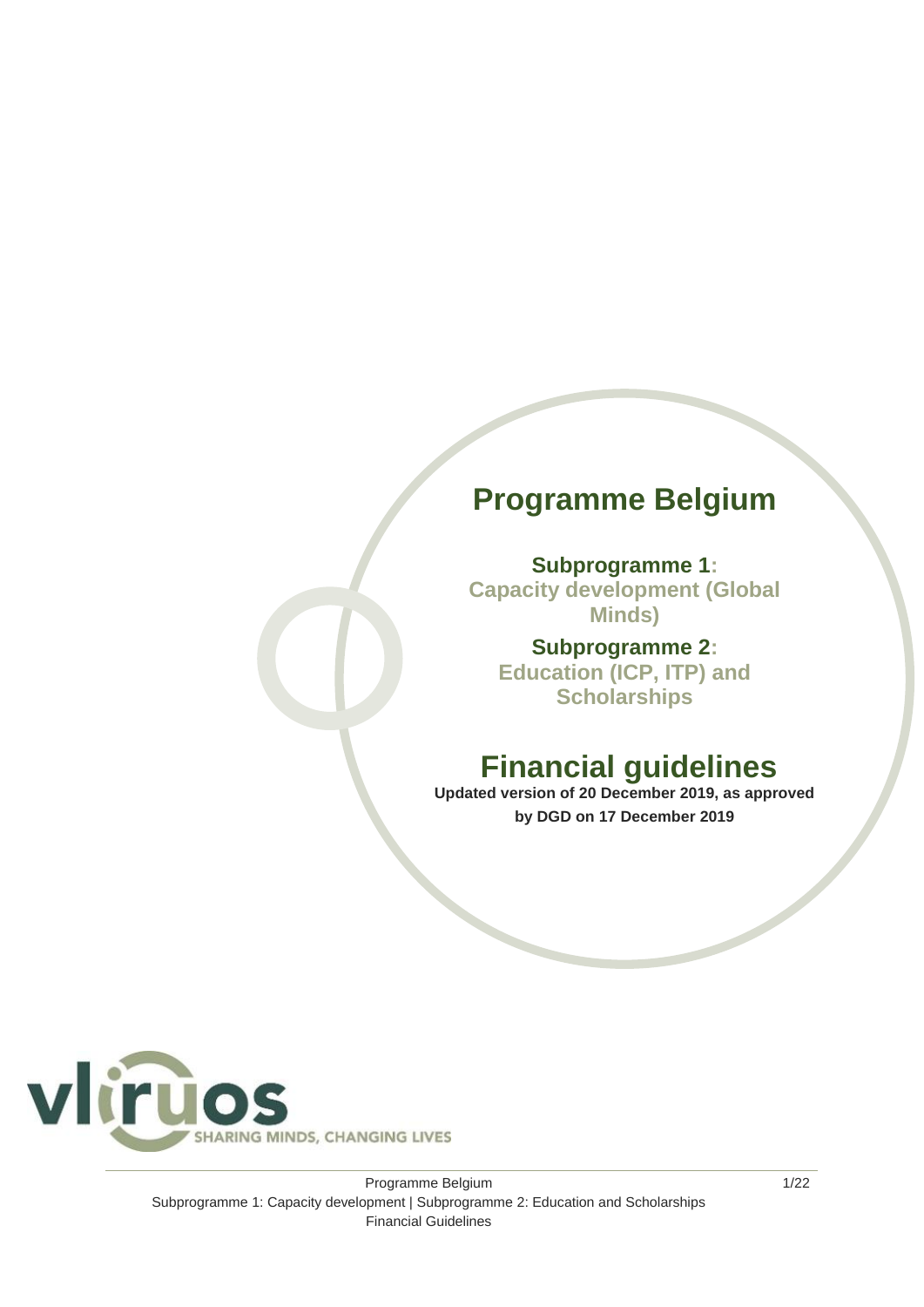## **CONTENT**

| financial rules and practices          | 3              |
|----------------------------------------|----------------|
|                                        |                |
| <b>General Provisions</b>              | G              |
| <b>Formal framework</b>                | 3              |
| Guidelines                             | 3              |
| Objective of these guidelines          | 3              |
| General principles                     | 3              |
| Responsibilities                       | 4              |
| Reporting                              | 4              |
| Standard financial rules and practices | 5              |
| Accounting                             | 5              |
| Use of the budget                      | 5              |
| Country list                           | 6              |
| Eligible and ineligible costs          | 6              |
| Procurement and purchase procedures    | 7              |
| Supporting documents                   | 8              |
| Exchange rate                          | 8              |
| Account with dedicated analytical code | 8              |
| Visibility                             | 8              |
| Labelling of goods                     | 9              |
| <b>SECTION 2: Budget lines</b>         | 10             |
| Oveniow                                | 1 <sup>c</sup> |

| <b>Annex 1: Exchange rate calculation</b> | 20 |
|-------------------------------------------|----|
| E. Coordination costs                     | 19 |
| D. Scholarship costs                      | 16 |
| C. Personnel costs                        | 15 |
| <b>B.</b> Operational costs               | 11 |
| <b>Budget lines</b>                       | 11 |
| Overview                                  | 10 |

| Method  | 20 |
|---------|----|
| Example | 20 |
|         |    |

## **[Annex 2: Reporting deadlines and formats](#page-20-0) 21**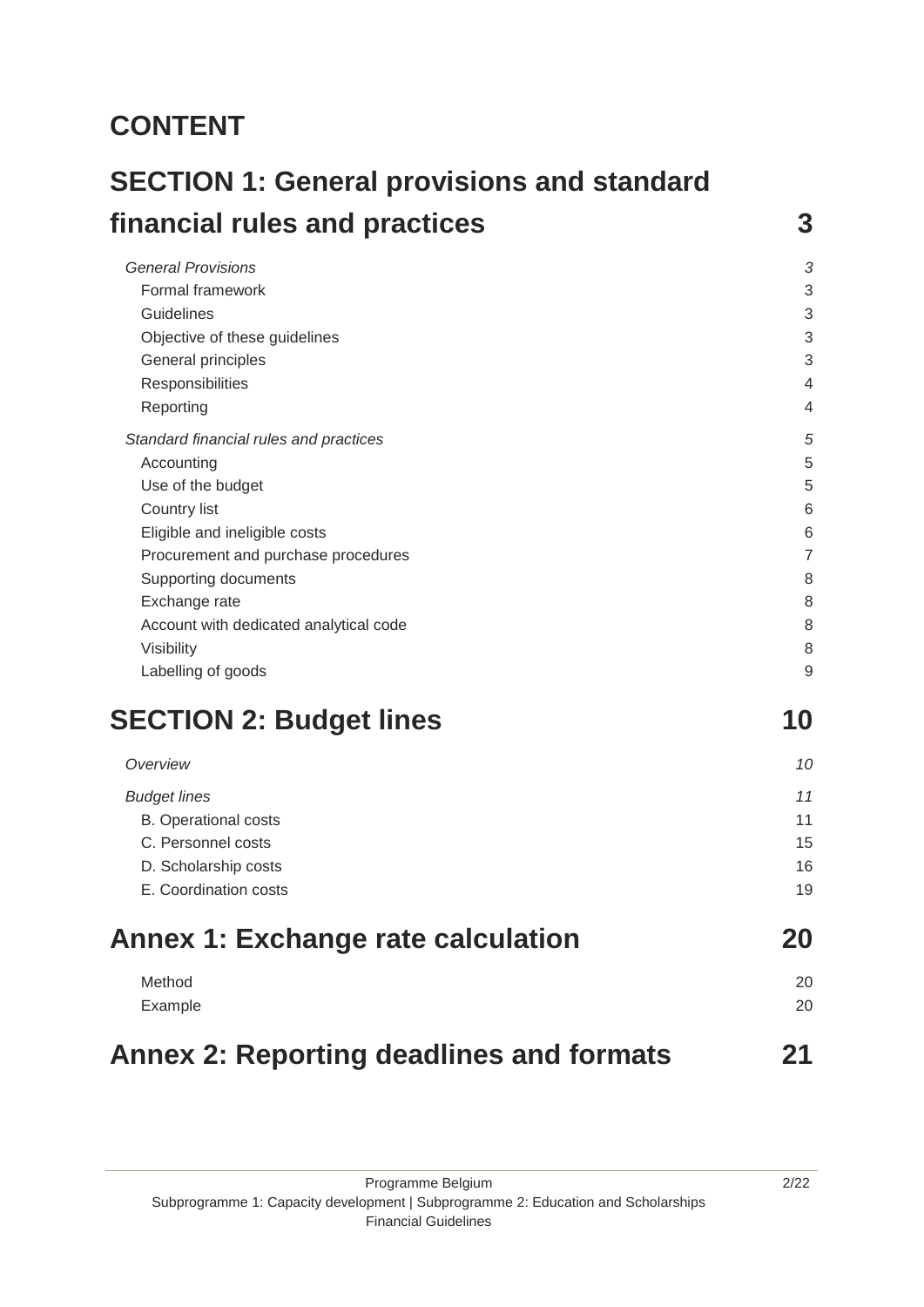## <span id="page-2-0"></span>**SECTION 1: General provisions and standard financial rules and practices**

## <span id="page-2-1"></span>**General Provisions**

## <span id="page-2-2"></span>**Formal framework**

All VLIR-UOS financed interventions have to fulfil the **budgetary, technical and administrative** requirements as specified within the new regulatory framework: the Royal Decree of 11 September 2016 on the Non-Governmental Cooperation and the Ministerial Decree of 2 February 2019 on the Five-Year Programme of VLIR-UOS for the period 2018-2021.

As of 1 January 2017 all programmes and projects run according to normal calendar years (1 January Year 'X' until 31 December Year 'X') as opposed to academic years. This has an effect on the reporting requirements and deadlines, as clarified in the new agreements and guidelines.

## <span id="page-2-3"></span>**Guidelines**

This document has been subdivided into 2 main sections, complemented with a number of annex documents that are available on the VLIR-UOS website.

- 1. General provisions and standard financial rules and practices
- 2. The VLIR-UOS budget lines
- 3. Annexes: Exchange rates and calculation methods; reporting deadlines and formats
- 4. Separate annexes available on the website which are integral part of the financial guidelines
	- the **hotel and per diem allowances** usually change at least once a year and are therefore not included anymore as an annex to the VLIR-UOS financial guidelines. They can be found on the VLIR-UOS website: [https://www.vliruos.be/en/documents/guide](https://www.vliruos.be/en/documents/guidelines_and_forms/131#general-guidelines-and-forms)[lines\\_and\\_forms/131#general-guidelines-and-forms.](https://www.vliruos.be/en/documents/guidelines_and_forms/131#general-guidelines-and-forms)
	- **[Local per diem guidelines](https://cdn.webdoos.io/vliruos/5f4d80d107ed0de59044e04e999e286d.pdf) per country (if existing)**
	- Guidelines for **local scholarship amounts** in the case of sandwich PhD's are also available in this document, but are subject to negotiation between the Flemish university and the partner institution, with the necessary approval by VLIR-UOS (also see p18).

## <span id="page-2-4"></span>**Objective of these guidelines**

These VLIR-UOS Financial Guidelines concern the projects and programmes financed within the programme Belgium of VLIR-UOS. These guidelines are confirmed by DGD as the applicable formal framework (d.d. 14 February 2018) and governed by the Royal Decree on the Non-Governmental Cooperation of 11 September 2016.

These guidelines aim to present the financial rules and standard practices applying to all VLIR-UOS financed interventions and clarify the budget plan (budget lines B-E for Programme Belgium). They apply in addition to general and specific provisions described in the project or programme agreement.

## <span id="page-2-5"></span>**General principles**

Each grant is used in accordance with the principle of good financial management, meaning in accordance with the principles of (1) thrift, (2) efficiency and (3) effectiveness (art. 33 of Royal Decree).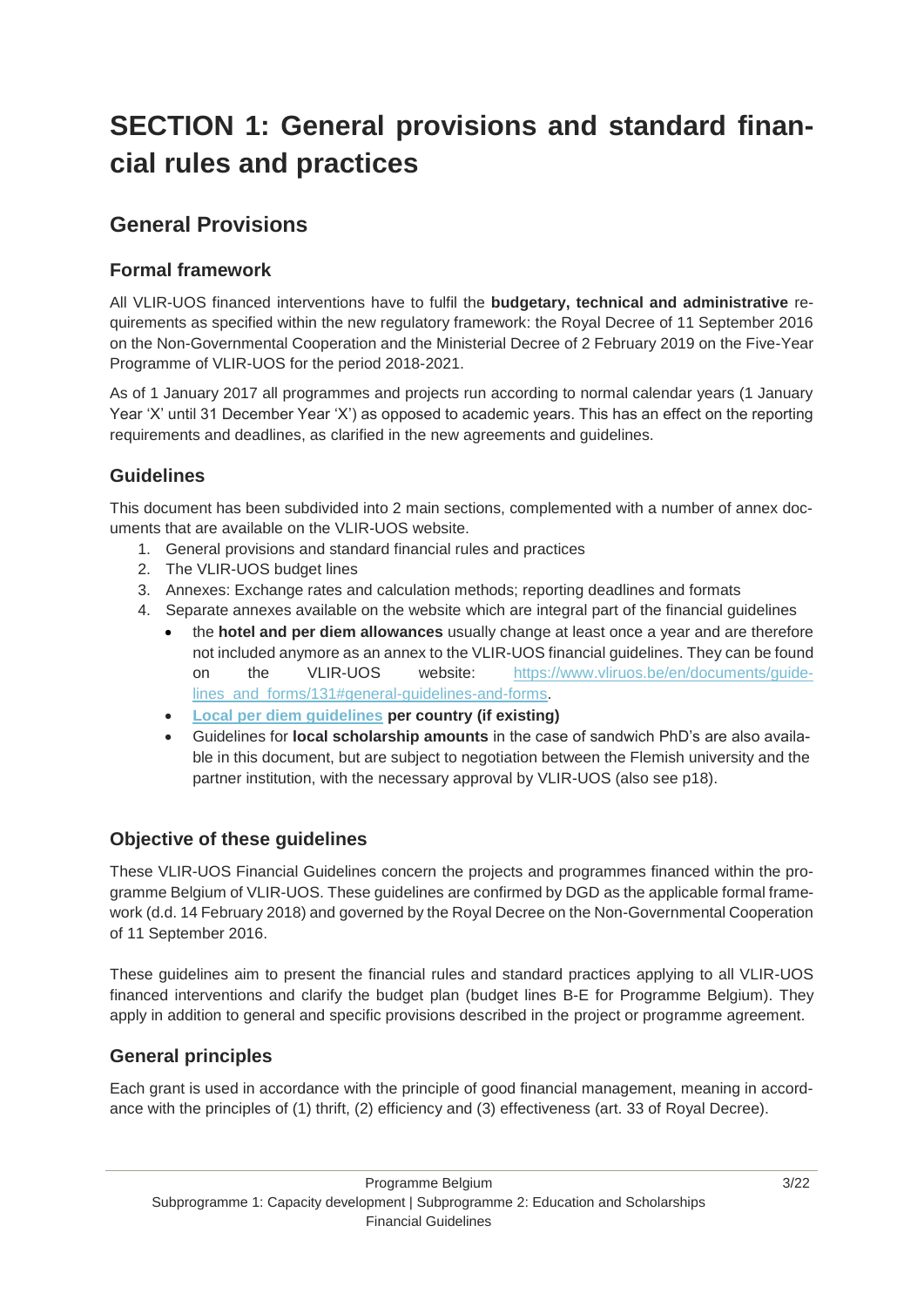## <span id="page-3-0"></span>**Responsibilities**

Responsibilities with respect to the execution of the intervention are defined by an agreement between VLIR-UOS and the Flemish higher education institution to which the programme promotor is affiliated.

### <span id="page-3-1"></span>**Reporting**

#### **Contents**

The annual project report consists of a narrative (Annual Progress Report) and financial report (Annual Financial Report), unless stated differently in the agreement (intervention types that are phasing out).

#### **Formats and submission**

The formats for the Annual Programme (AP) and Annual Report (APR+AFR) can be found on the [VLIR-](https://www.vliruos.be/en/documents/guidelines_and_forms/131#general-guidelines-and-forms)[UOS website.](https://www.vliruos.be/en/documents/guidelines_and_forms/131#general-guidelines-and-forms) The financial forms follow the budget plan B-E and are also available on the website. In the reporting only the relevant main budget lines (B-E) are required, not the sub-lines.

An overview of the submission deadlines can be found in the agreements and in annex 2 of these guidelines.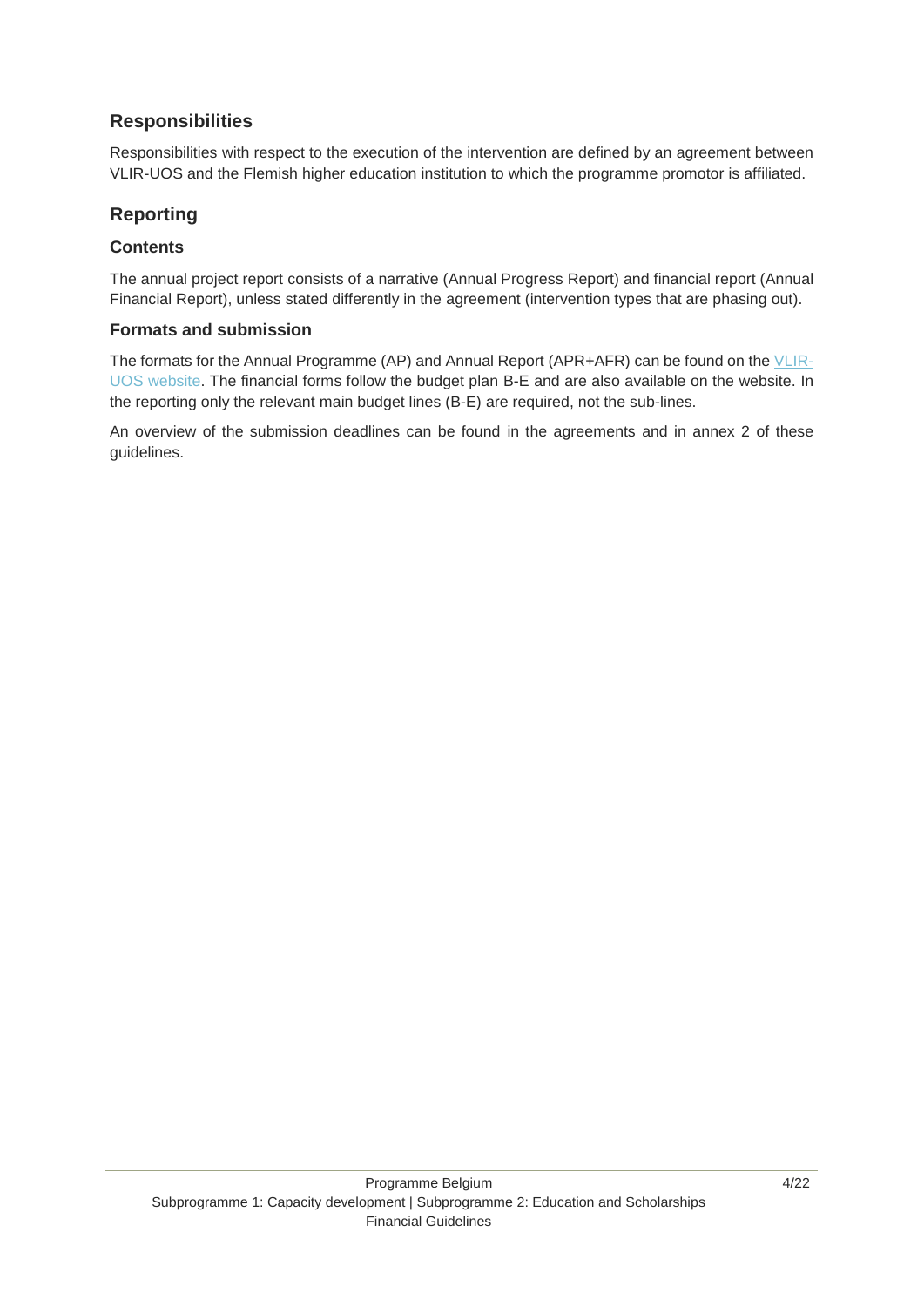## <span id="page-4-0"></span>**Standard financial rules and practices**

## <span id="page-4-1"></span>**Accounting**

The financial transactions for activities subsidised within the framework of university cooperation for development must be organised by the subsidised institution in a way that permits analytical accounting**.**

## <span id="page-4-2"></span>**Use of the budget**

#### **Budget transfers between activity years**

Budget transfers are only possible from one activity year to the next. Moreover, budgets can only be transferred upto a certain intervention-specific maximum percentage. Budget transfers between activity years are thus possible up to a certain percentage of the annual budget. Details on the precentages can be found in the agreements.

No budget transfers will be possible between Five-Year Programmes.

#### **Budget shifts within an activity year**

The Royal Decree of 11 September 2016 on Non-Governmental Cooperation concerning the limits of budget shifts between budget lines and the VLIR-UOS Regulatory Framework concerning budget transfers and realignments approved by the Bureau UOS of 24 February 2017, with consent of DGD, imply that a revised budget plan has to be included in the Annual Progress Report and before 30 June of the last activity year if:

the shift in the total budget line for personnel costs or investment costs<sup>1</sup> at programme or project level is higher than 10.000EUR as compared to the initial budget line total (for the whole programme/poject)

and

 the shift amounts to more than 30% as compared to the initial budget line total (for the whole programme or project) foreseen for the budget line for personnel or investment costs.

A budget shift **exceeding** the limits detailed above needs to be **approved** by VLIR-UOS. The new budget will be the reference for reporting, apart from the initial budget which also needs to be referred to. However the payment of the financial instalments will not undergo any changes as these follow the original multi-annual planning and initial budget distribution over activity years. VLIR-UOS should be **informed** about budget **shifts within the limits** detailed above by means of the AP or APR/AFR report (more details can be found in the agreement).

#### **Invoices related to an Annual Programme**

-

All invoices need to relate to an activity year (Annual Programme (AP)) which in the framework of the new regulatory framework is the same as a calendar year. All invoices are to be dated in the calendar year the activity was implemented. Only in case other purchases where Belgian Public Procurement Acts apply and when the invoice cannot be delivered in time, the order needs to have taken place in the correct calendar year (=activity year), being before 31/12 of year 'X' for purchases related to year 'X'. The actual invoice needs to be reported before 15 March of the year 'X+1' and correctly reported with the necessary supporting documents in the related annual reports. Also for the final year of the Five Year Programme this will be applied.

<sup>1</sup> Not relevant for intervention types within subprogramme 1 and 2 of the Belgium programme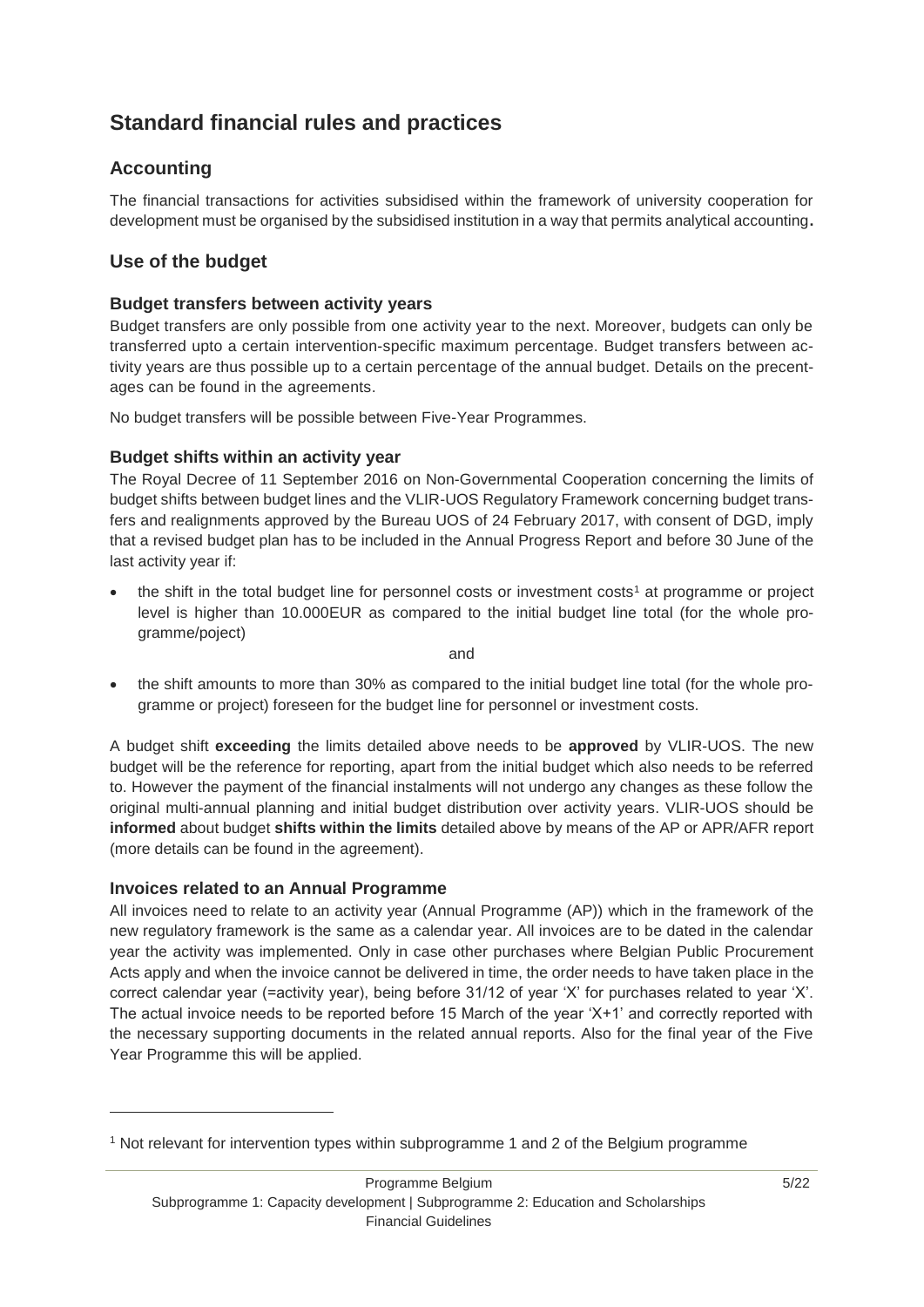In the case of airline tickets to be purchased for the following activity year, a reasonable delay for purchase of 2 1/2 months before the trip is applied, meaning that purchases of tickets before 31/12 of Year 'X' can take place ultimately 15<sup>th</sup> of March of the year 'X+1', as such considering the same deadline as for the above mentioned purchases.

## <span id="page-5-0"></span>**Country list**

Overall, all incoming and outgoing mobility in the framework of the Belgium Programme is defined by the country list of 31 countries (+ Belgium). The funding government applies this list as an absolute restriction. This means that on one side travels, visits, prospection missions, internships, etc. by students and staff members of the Flemish university can only be financed if the destination is one of the 31 countries. On the other side, visiting students, professionals and representatives of partner institutions in the South can only be financially supported if they are nationals of one of the 31 countries:

- **Africa**: Benin, Burkina Faso, Burundi, DR Congo, Ethiopia, Guinea, Cameroon, Kenya, Madagascar, Mali, Morocco, Mozambique, Rwanda, Senegal, Tanzania, Uganda, Zimbabwe, South Africa, Niger
- **Asia**: Cambodia, Philippines, Indonesia, Palestinian Territories, Vietnam
- **Latin America**: Bolivia, Cuba, Ecuador, Guatemala, Haiti, Nicaragua, Peru

Two exceptions can be made on this general rule:

- For ICP incremental project and Global Minds: **guest speakers** or **external experts** who are invited to act as **advisor, guest lecturer,** … during a **short period of time** and in the framework of the **Global Minds** programme or **ICP incremental project** and in view of the envisaged results do not need to be nationals of one of the 31 countries of the country list<sup>2</sup>.
- For group travels in the framework of Global Minds: in the framework of a Global Minds group travel to one of the 31 scholarship countries, it is not required that all participating and supported students are nationals of one of the 31 scholarship countries (+Belgium). Students with EEA nationality who are enrolled at a Flemish university or university college under a diploma contract can receive limited financial support if:
	- $\circ$  the student's study at a Flemish university or university college is not part of a European exchange programme;
	- o the group travel they partake in is embedded in a specific course or a clearly defined extra-curricular activity;
	- o they participate in preparatory sessions and follow-up sessions.

Of all students involved in the group travel, those with a different nationality than the 31 scholarship countries or Belgium should however be a minority (main focus is participants from the 31 scholarship countries + Belgium). Please note that financial support in the framework of a group travel is considered an operational- instead of a scholarship cost (e.g. flight, accommodation, visa, etc).

#### <span id="page-5-1"></span>**Eligible and ineligible costs**

#### **Eligible costs**

-

Overall, in order to be eligible, a cost must meet several cumulative conditions:

- 1. it is documented by a supporting document and the cost can be identified and checked;
- 2. it is necessary to reach the outcome of the programme/project and is used according to the aproved budget of the programme/project and during its period of execution;

<sup>2</sup> Please note that the DGD visa procedure is only available to nationals and residents of one of the 31 countries of the country list.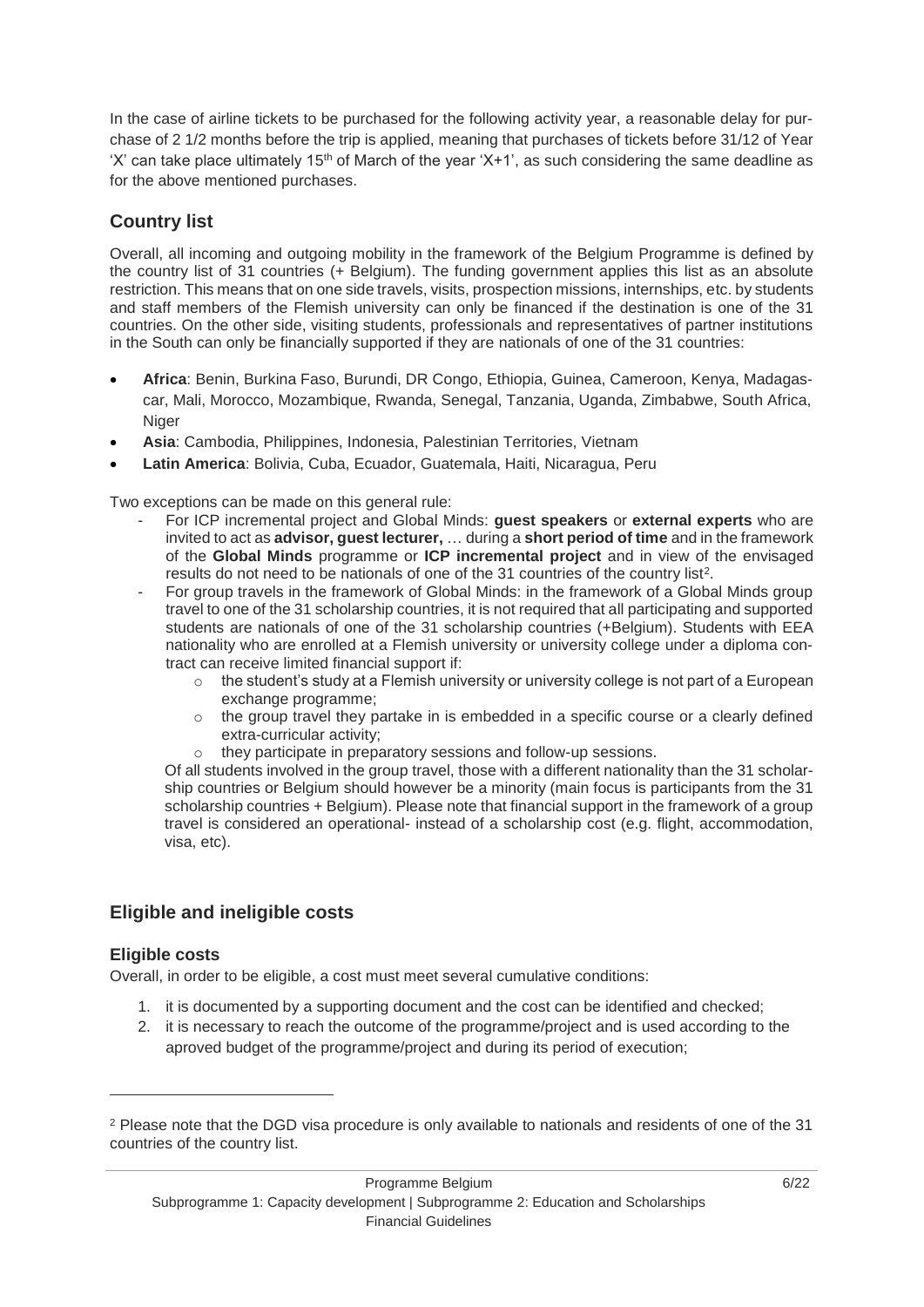- 3. it respects the provisions concerning the fiscal, social and public procurement legislation as also the internal rules of the subsidised organisation;
- 4. it is not submitted to another donor;
- 5. it is submitted in accordance with a signed agreement.

#### **Ineligible costs**

Annex 4 of the Royal Decree of September 11, 2016 concerning the non-governmental cooperation defines the following costs not eligible as subsidized cost:

- 1. all accounting transactions not involving payments, unless they originate from a legal obligation borne by the intervention;
- 2. provisions for risks and charges, losses, liabilities or potential future liabilities;
- 3. debt or debit interest unless such interest are the direct consequence of a delay in payment of a debt under the terms of Article 32 of the Royal Decree, which exceeds two months;
- 4. impaired debt-claims, including real or estimated losses, caused by non-recoverable funds and other receivables, included the legal costs to recover those funds or receivables;
- 5. exchange losses;
- 6. loans to third parties;
- 7. guarantees and sureties;
- 8. expenses already covered by another subsidy;
- 9. invoices from other organizations for goods and services already subsidized;
- 10. contracts for subcontracting or consultancy for key tasks in the program, project, synergy project or partnership project of the governmental cooperation, which belong to the "core business" of the subsidized organization;
- 11. outsourcing through service or consultancy contracts to employees or members of the Board and General Assembly of the subsidized organization;
- 12. sublease of all kinds to itself;
- 13. the purchase of land and property, unless those purchases are indispensable for the achievement of the objectives of the intervention, and on condition that the ownership at the end of the program is transferred to a partner;
- 14. expenses resulting from compensation in response to a claim arising from civil liability of the organization;
- 15. severance pay for not worked notice period;
- 16. expenses related to expatriation (relocation, installation bonus, tickets for the spouse and dependents) for contracts less than twelve months;
- 17. the purchase of alcoholic beverages, tobacco and derivative products.

## <span id="page-6-0"></span>**Procurement and purchase procedures**

#### **Quotations**

- Goods or services (including transport) purchased as part of university cooperation for development must meet the highest value for money standards.
- For purchases of goods or services (and so also service contracts, consultancy fees etc) in Belgium, the Public Procurements Act applies. The choice of any given proposal must be justified.
- For major purchases (more than 5.500 EUR excluding VAT) of goods or services (and so also service contracts, consultancy fees etc) outside of Belgium, at least three quotations must be requested based on the same document to permit comparison. The choice of any given proposal must be justified. All things being equal, the best value for money proposal will be selected.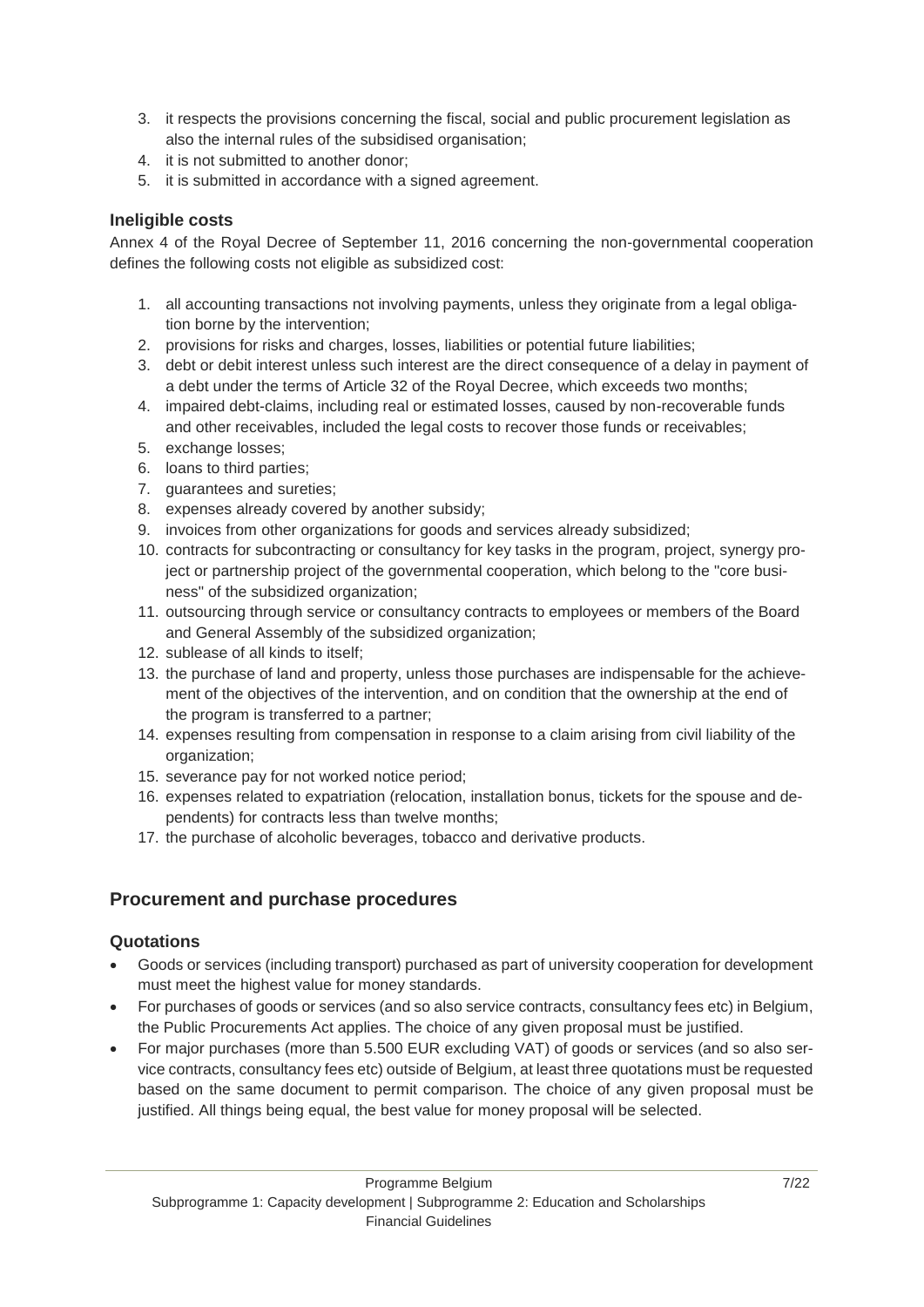#### **Import duties**

 Import duties are payable by the partner institution or institutions. The Flemish higher education institutions will ask their partner institutions to take the appropriate steps vis-à-vis local governments to ensure the success of the activities. This mainly relates to activities with regard to exemption from import duties, customs clearances, installation, maintenance and insurance of the imported goods and equipment. Exceptions are possible, subject to the approval and provided extensive arguments are submitted.

#### **VAT**

- Value added tax should not be charged on purchases made in Belgium intended for **export** to the partner country. The actors involved in the execution of the project must take the appropriate structural steps with regard to exemption from VAT on all purchases in the stated project, based on the VAT exemption number of the Flemish higher education institution.
- VAT may however be charged to the project budget for minor purchases of no more than 125 EUR. The rationale behind this distinction in financial guidelines is that it stressed rationality and efficiency, specifically the efforts of the Flemish promoter and the supplier to obtain exemption from VAT is disproportionate to the VAT amount actually charged on expenditure less than 125 EUR.

## <span id="page-7-0"></span>**Supporting documents**

- Original invoices or supporting documents for all expenditure must be submitted to the registered office of the subsidised Flemish higher education institution. Copies of invoices and supporting documents for expenditure abroad are acceptable if local laws prohibit original accounting documents from being taken out of the country.
- VLIR-UOS, DGD and the Auditor's Office are entitled to inspect these documents at all times within the framework of their auditing remit. The Flemish higher education institutions must accordingly have access to these documents at all times.
- The beneficiary must maintain accounting records and supporting documentation to show all costs incurred under this grant for a period of four years after the end of *the five-year programme* 2017- 2021. The accounting records and supporting documents must comply with accounting principles generally accepted in Belgium and the cooperation country.

## <span id="page-7-1"></span>**Exchange rate**

Exchange rates and calculation methods can be found in annex 1.

## <span id="page-7-2"></span>**Account with dedicated analytical code**

Local financial transactions for activities abroad must go through an account in the name of the partner institution that have signed a partnership or cooperation agreement with the Flemish institution. Only accounts at recognised banking institutions can be accepted. All transactions of VLIR-UOS budgets should be able to be distinguished in the local accountancy system by analytical coding.

## <span id="page-7-3"></span>**Visibility**

Any external communication concerning the project or programme should always mention the support of VLIR-UOS and contain the VLIR-UOS logo and DGD logo. The logos can be downloaded from the website http://www.vliruos.be/communication.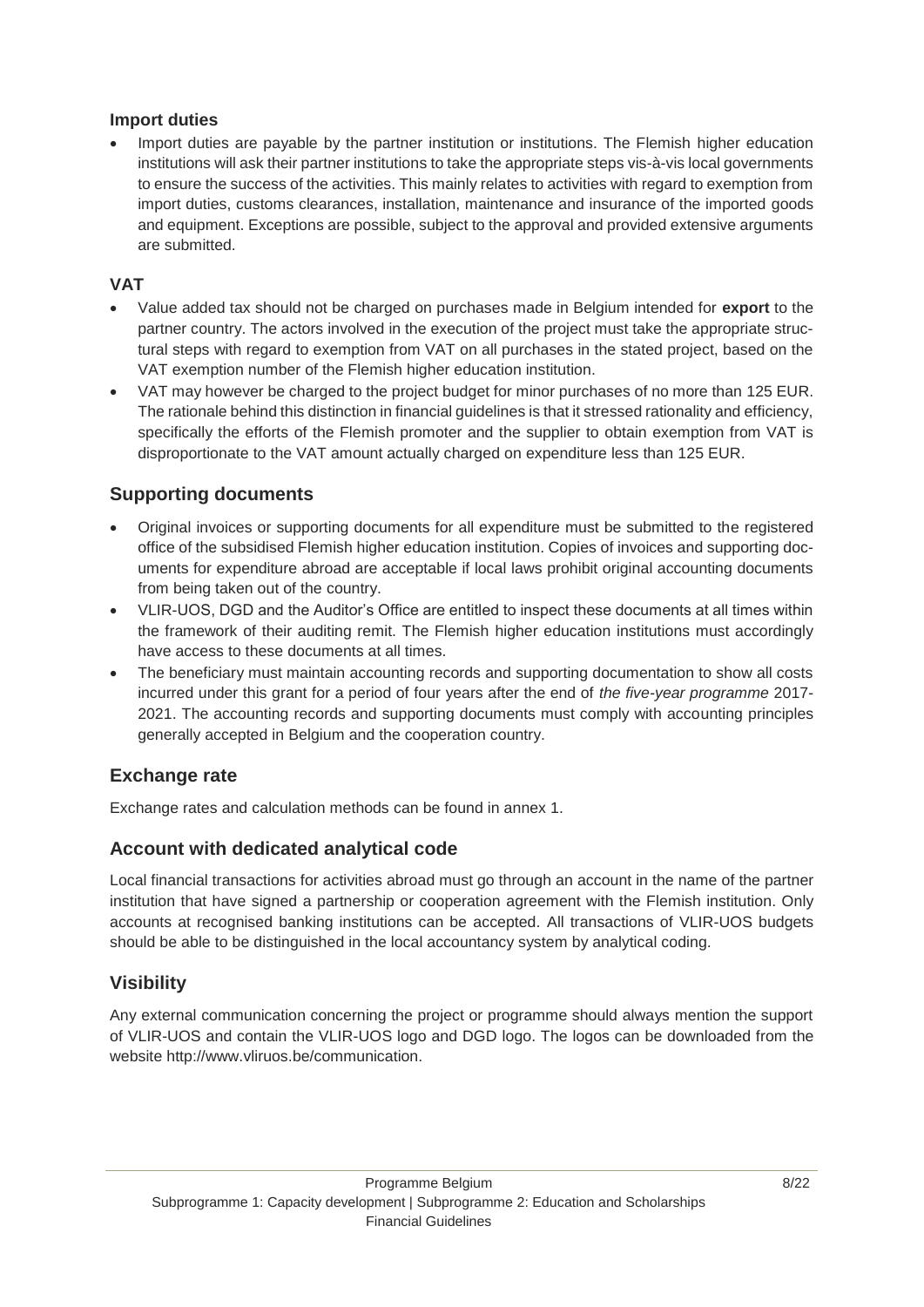## <span id="page-8-0"></span>**Labelling of goods**

All goods purchased as part of the project (ICP- see B.12) must be labelled with VLIR-UOS stickers so that goods purchased with VLIR-UOS and DGD funding are clearly recognisable. These stickers are available from the VLIR-UOS secretariat.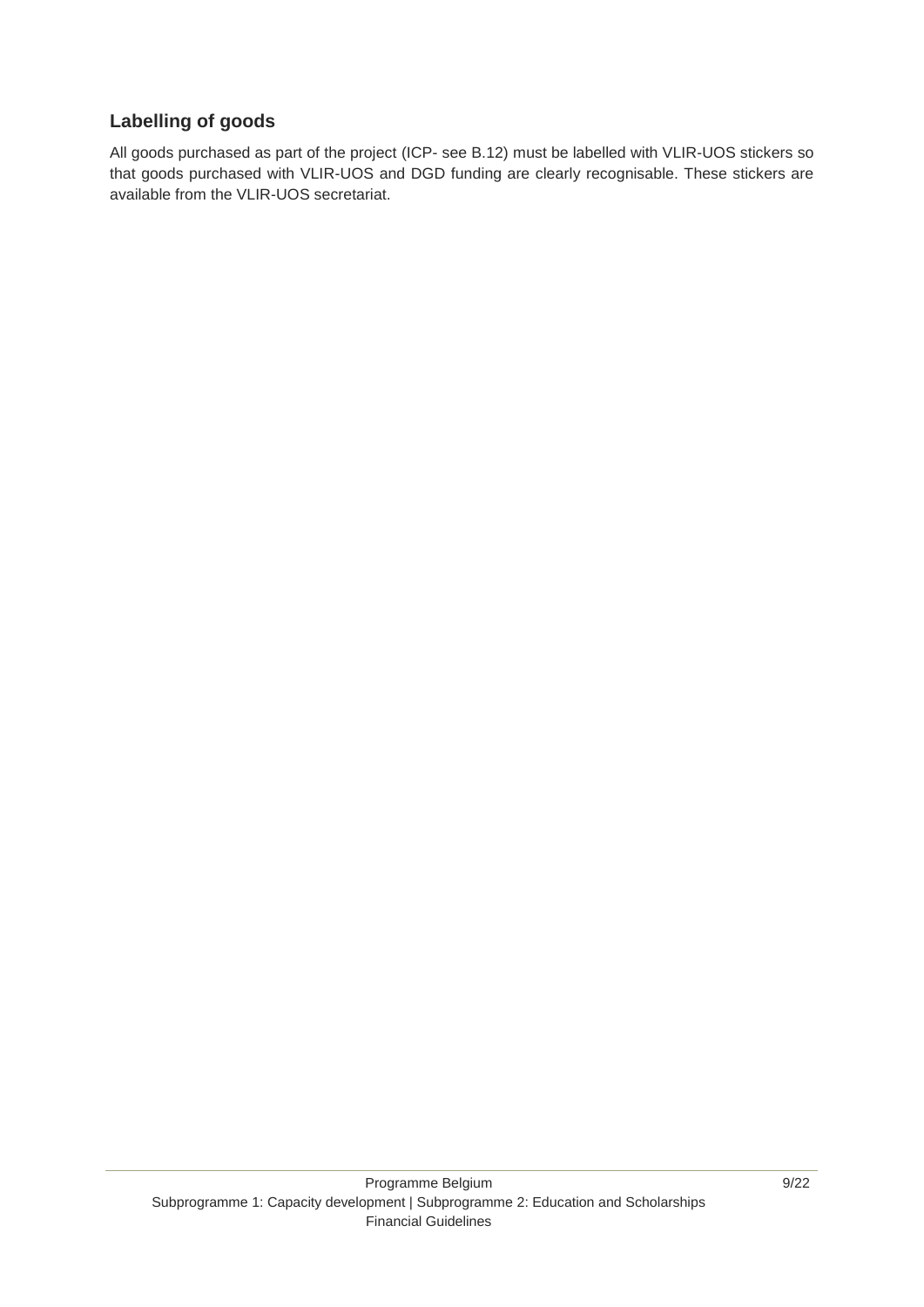## **SECTION 2: Budget lines**

## **Overview**

<span id="page-9-1"></span><span id="page-9-0"></span>

|                |                                          |   | ICP 2017-2021<br>(incremental) | GM | <b>Scholarships</b>       | <b>ITP</b>                                                                    |
|----------------|------------------------------------------|---|--------------------------------|----|---------------------------|-------------------------------------------------------------------------------|
|                | Allowance                                |   |                                |    |                           | bench fee*scholars*duration                                                   |
| Lump sum       | Reporting                                |   |                                |    |                           | • results report<br>• list of students<br>declaration of receipt<br>$\bullet$ |
|                | <b>B. Operational costs</b>              | X | X                              | X  |                           |                                                                               |
|                | B.3. Consumer goods                      |   | x                              | x  |                           |                                                                               |
|                | <b>B.4. Communication costs</b>          |   | X                              | X  |                           |                                                                               |
|                | B.5. Representation costs                |   | X                              | x  |                           |                                                                               |
|                | B.6. Travel costs in Belgium and locally | x | x                              | X  |                           |                                                                               |
|                | B.8. Local per diem                      | X | X                              | x  |                           |                                                                               |
|                | B.9. International travel costs          | Χ | x                              | X  |                           |                                                                               |
|                | B.10. International overnight expenses   | x | x                              | x  |                           |                                                                               |
| <b>Reports</b> | B.12. Other                              | x | x                              | x  |                           |                                                                               |
|                | <b>C. Personnel costs</b>                |   | X                              | X  |                           |                                                                               |
|                | C.1. Administrative and technical staff  |   | X                              | x  |                           |                                                                               |
|                | C.2. Academic staff (non-ZAP)            |   | X                              | x  |                           |                                                                               |
|                | D. Scholarship costs                     |   |                                | X  | X.                        |                                                                               |
|                | D.1. Short term allowances in Belgium    |   |                                | X  | $\boldsymbol{\mathsf{x}}$ |                                                                               |
|                | D.2. Study scholarships in Belgium       |   |                                | x  | х                         |                                                                               |
|                | D.3. PhD scholarships in Belgium         |   |                                | X  | X                         |                                                                               |
|                | <b>E. Coordination costs</b>             | X | X                              | X  | X                         |                                                                               |

10/22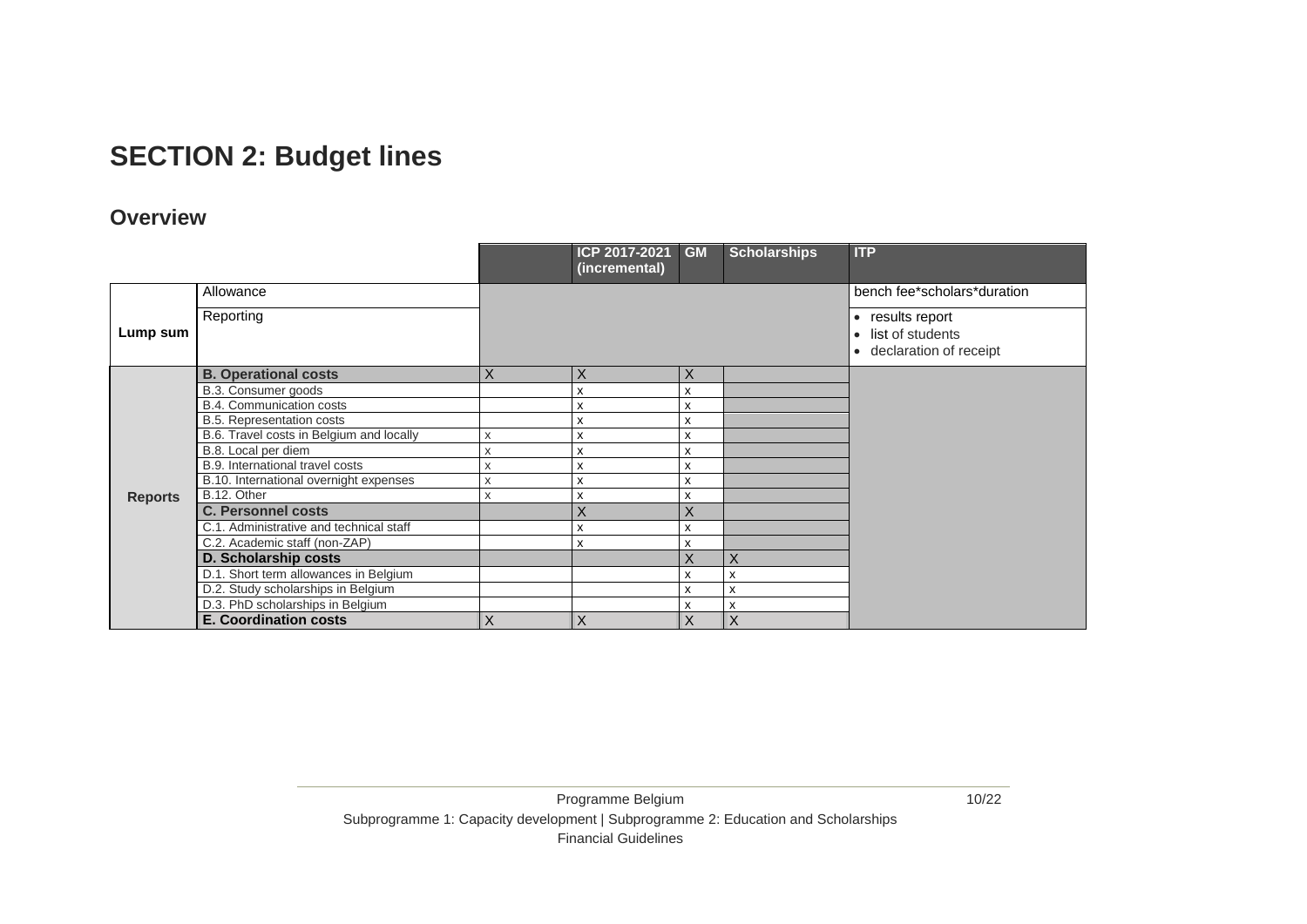## <span id="page-10-0"></span>**Budget lines**

### <span id="page-10-1"></span>**B. Operational costs**

#### **Definition**

*Operational costs are defined as "project related" costs incurred for the purchase and/or operational use of goods or services that are not depreciated in the accounts and costs directly related to a specific project activity. The costs charged to the operation of the project must be incurred in the Flemish institution or in Belgium or in the (potential) partner institution or the partner country (31 countries) as mentioned in the project proposal.* 

#### **Annotated budget lines**

#### **B.3. Consumer goods**

These may include non-durable laboratory equipment, chemicals, documentation, and small supplies for project-related activities.

#### **B.4. Communication**

These may include PR-related costs, phone and internet costs.

#### **B.5. Representation costs**

Representation costs are expenses incurred in representing Global Minds and ICP during public relations activities. These expenses can include meal and reception costs, costs of meetings and social activities,and gifts purchased as representation gifts. The list of ineligible costs as indicated in the standard rules and financial practices of this document is to be taken into account. As such, no alcohol, tobacco or derived products can be purchased.

The maximum acceptable representation costs (total sum of the representation costs incurred in Belgium and in one of the 31 countries) is:

- for Global Minds: 2000 EUR per year
- for ICP: 500 EUR per year

Representation costs are reimbursed subject to the submission of supporting documents. These costs must always be supported by invoices.

#### **B.6. Belgium and local travel costs (B.6.1. and B.6.2)**

Travel expenses are all costs incurred for journeys both in Belgium and in one of the abovementioned 31 VLIR-UOS countries as part of the execution of a project. Costs can be made for Belgian staff, staff from a partner institution in the South (31 countries), VLIR-UOS scholarship holders or other students who are a national of one of the 31 VLIR-UOS countries (+ Belgium) and who are registered at the Flemish university (e.g. attending an ICP master programme).

During missions, travel expenses within the city of duty (e.g. taxi costs) should be covered with the per diem allowance, and cannot be charged separately to the project budget.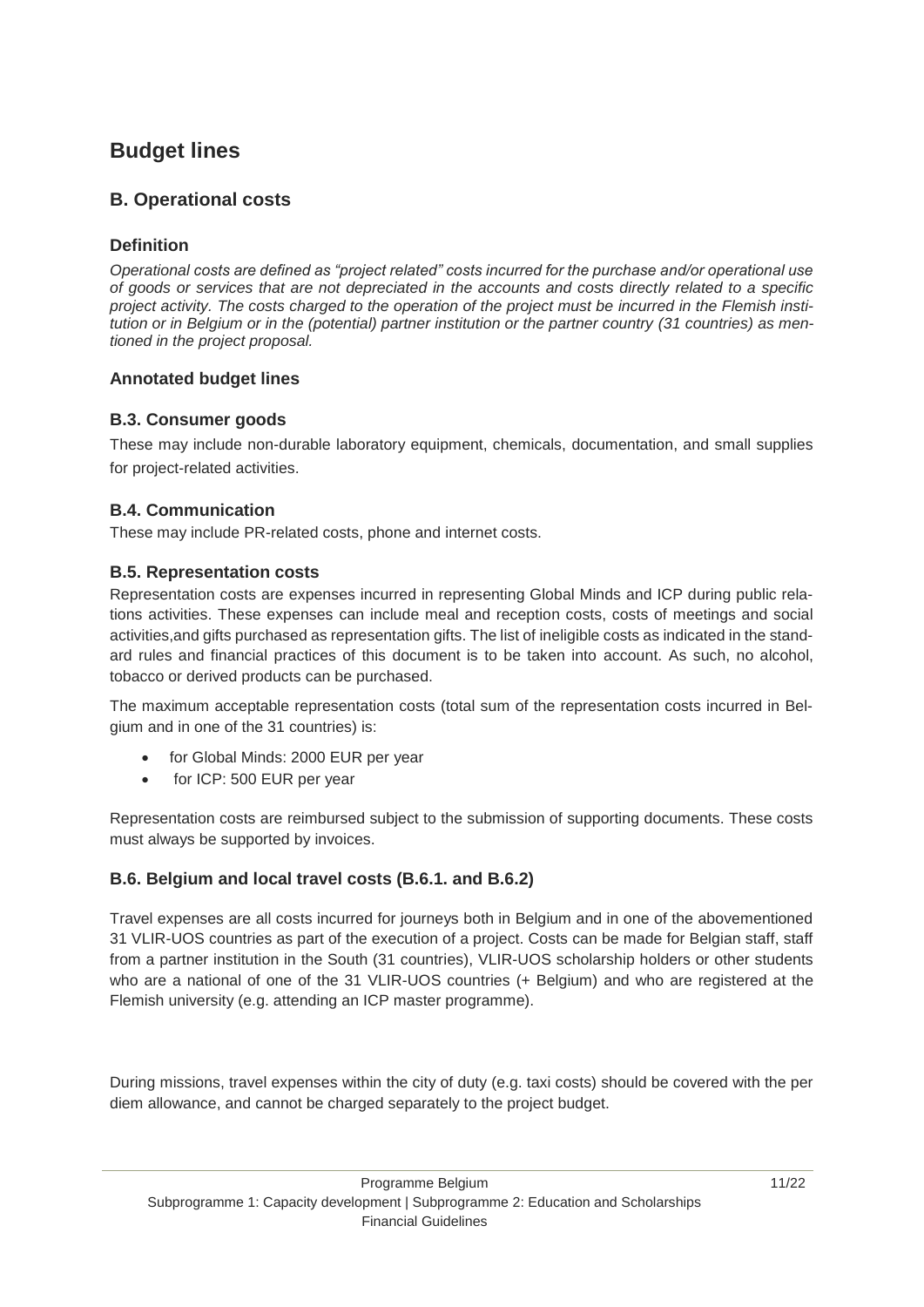#### **Journeys within Belgium**

The following allowances are granted for journeys within Belgium, subject to submission of supporting documents:

- The Flemish higher education institutions may employ their own system of kilometre allowances for project-related journeys by car, provided the institution coordinator for development cooperation (ICOS) submits an annual report to VLIR-UOS of his/her institution's rules for kilometre allowances for journeys by private car.
- Journeys by car not covered by the Flemish higher education institution's own system of kilometre allowances attract a kilometre allowance as granted to federal civil servants using a private vehicle with 7 fiscal HP for professional journeys. This kilometre allowance is regularly adjusted for inflation. Reference is made to the latest adapted allowances on the VLIR-UOS website: http://www.vliruos.be/allowances
- DGD will notify VLIR-UOS of any such adjustment and VLIR-UOS will in turn notify the Flemish higher education institutions.
- Train journeys: the price of the ticket in second class.
- Bus, tram or metro journeys: the price of the ticket.
- Taxi journeys: the price of the journey as shown by a receipt (only in case no other means of transport could be considered) .
- Rented vehicle journeys (group transport only): the cost incurred.

When choosing the means of transport, practicability and overall value for money must be taken into account. Good reasons must be provided for the choice of a rented vehicle or taxi. Taxis are acceptable when there is no public transportation or when heavy or multiple items need to be transported. The charging of taxi costs must always be justified.

#### **Local journeys**

These are all travel costs in one of the 31 countries in the South. The following allowances are granted, subject to submission of supporting documents:

- For journeys by car a daily allowance or kilometre allowance can be paid. A supporting document or a declaration justifying the price is requested if a project car cannot be used. This price can never be higher than the kilometre allowance granted for journeys within Belgium.
- Journeys by train, boat, bus, metro or other means of transport, attract an allowance equal to the price of the ticket.
- Local journeys by plane: a ticket in economy, plus any airport taxes and booking fees charged by the airline or travel agency. In choosing the itinerary, the elements of safety, efficiency and cost price must be taken into consideration.
- As indicated at the start of the section, during missions, travel expenses within the city of duty (local transport costs) should be covered with the per diem allowance

#### **B.8. Local per diem**

People that travel to another place (outside their city of duty) to perform duties as part of the project may receive a local per diem for expenses (transport, meals etc).

For a number of countries there is a standard (fixed) VLIR-UOS local per diem amount available. These standard amounts can be found on the VLIR-UOS website in the annexes of these financial guidelines and are set as a **maximum amount** for all interventions in those countries.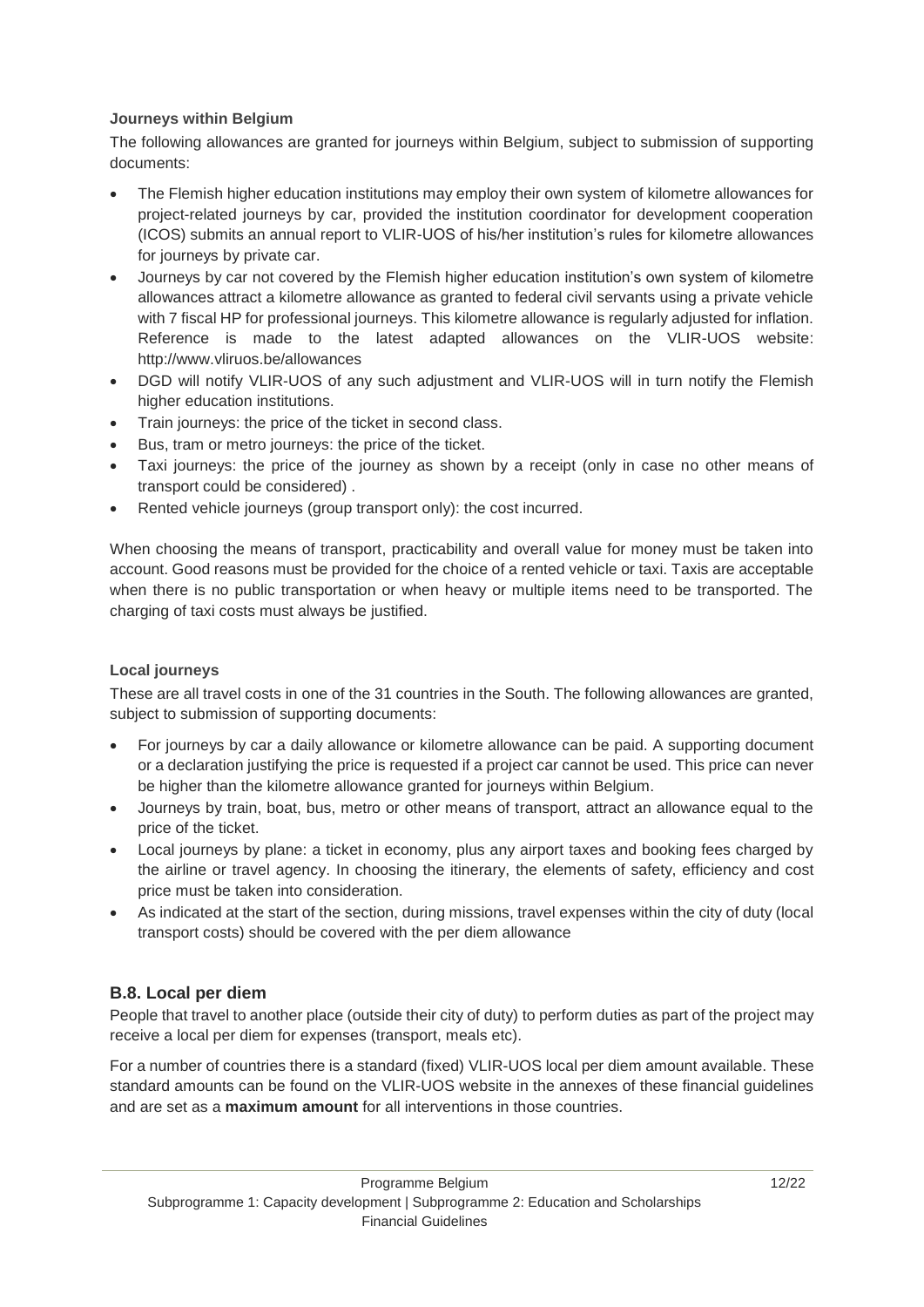If there is no VLIR-UOS standard per diem amount for a certain country, the per diem (=lump sum) should be in accordance with the national legislation (partner country) and the local institutional scales (partner institution) up to an **amount of maximum 25 EUR per day**. The payment for a hotel stay is not included in the above mentioned per diem amount. The price of the hotel may be added, provided invoices are submitted.

#### **B.9. International travel costs**

*International travel costs comprise all costs incurred for door to door journeys to one of the 31 VLIR-UOS countries (or Belgium) on official project/programme business by programme team members (Flemish and team members of local partner organisations as mentioned in the project proposal project), students whom are nationals of one the 31 countries mentioned above and are enrolled at the Flemish university<sup>3</sup> , as well as university staff or other local personnel of partner institutions or experts as described in the project proposal required to travel within the programme.*

The allowance for international air journeys must be no more than the price of an **economy ticket** together with airport tax and any booking fee charged by the airline or travel agency.

The following indirect travel costs can be reimbursed for international travels to Belgium or another country (no more than three weeks):

- Compulsory vaccinations and anti-malaria drugs (consultation fees are not accepted; aspirins, immodium, mosquito spray, touristil and other household drugs are not acceptable)
- Travel costs: Transportation to/from the Embassy/diplomatic post
- Visa costs: For everyone visiting Belgium in the framework of a VLIR-UOS project or -programme the [visa application procedure with a DGD certificate](https://cdn.webdoos.io/vliruos/67573e1a1398934ae5f43f2dc736db23.pdf) should be followed. This procedure allows exemption of the visa application fee and, in case of a long term visa, also exemption of the retribution fee. In general these costs can **not** be submitted as part of the financial report. However, in a number of (the 31) countries (1) there is no Belgian diplomatic post that can issue visa or (2) the Embassy outsourced the visa service to an external company (VFS or TLS). If this is the case,
	- 1. the visa application fee will have to be paid and can be reimbursed (and can be part of the AFR)
	- 2. an administrative fee will have to be paid and can be reimbursed (and can be part of the AFR)
- Passport costs
- Costs of obtaining the appropriate certificates
- Costs of travel- and cancellation insurance
- Transfers to and from the airport

#### **B.10. International overnight expenses**

#### **Per diem**

-

An international per diem is a fixed daily allowance paid during a stay as part of the execution of a project in a country other than the country of residence. The amount is dependent on the country of destination and is intended to compensate the costs of meals, transportation within the city or place of stay and

<sup>3</sup> See exceptions on page 6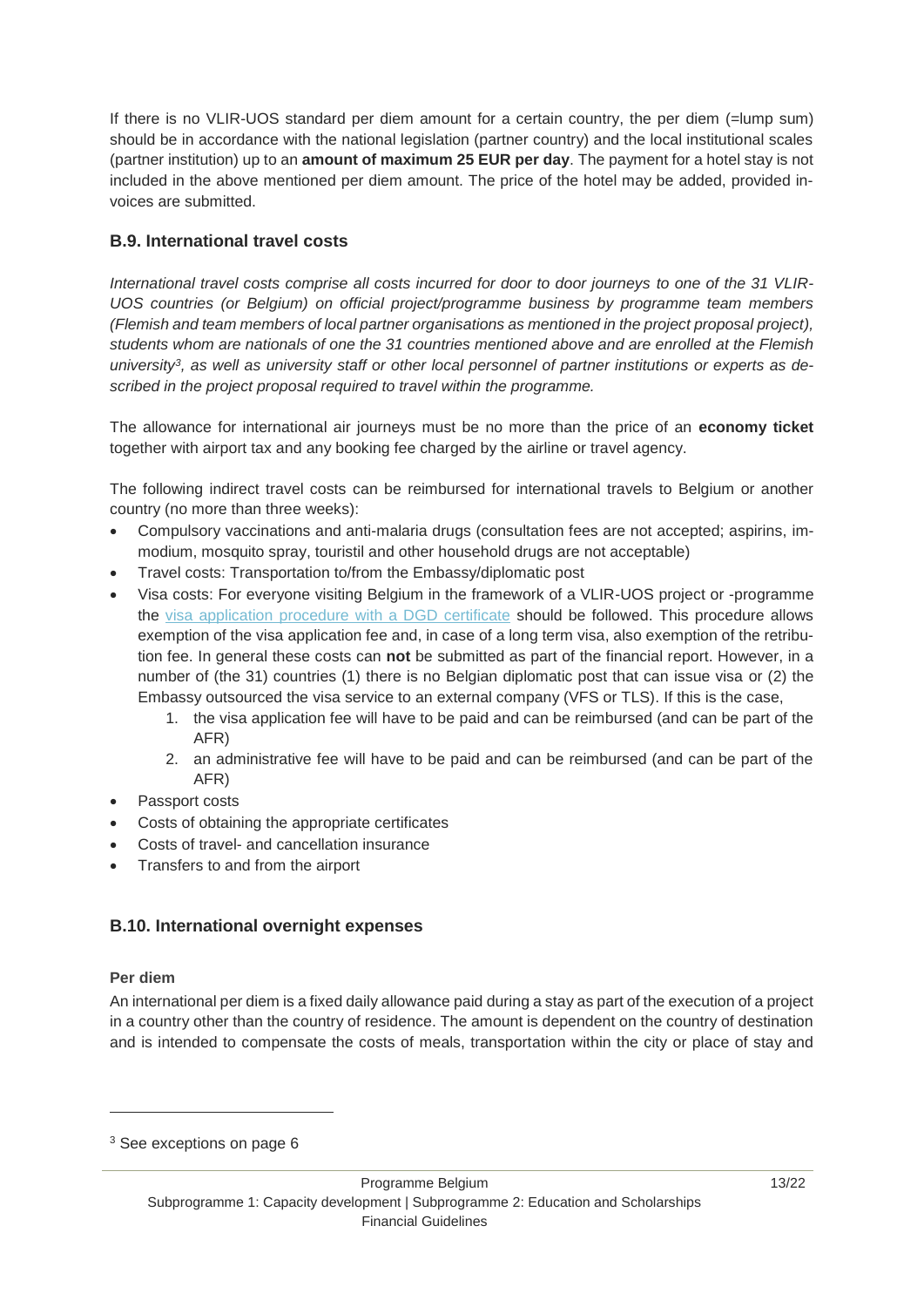personal expenses. The amounts stated are granted regardless of the academic degree of the person involved. A per diem may be settled per overnight stay. There is no per diem for travel days.

The per diem allowances<sup>4</sup> (list of Federal Public Service Foreign Affairs) can change once a year. The latest overview can be found on the VLIR-UOS [https://www.vliruos.be/en/documents/guide](https://www.vliruos.be/en/documents/guidelines_and_forms/131#general-guidelines-and-forms)[lines\\_and\\_forms/131#general-guidelines-and-forms.](https://www.vliruos.be/en/documents/guidelines_and_forms/131#general-guidelines-and-forms) If the per diem amount in the list is lower than 37 EUR, a per diem of maximum 37 EUR can be paid.

The per diem is granted proportionate to the number of nights spent in the foreign country, with a **maximum of 21 nights.** 

A per diem cannot be granted to VLIR-UOS scholarship holders, who receive a monthly or daily allowance.

#### **Hotel costs**

Hotel costs only refer to costs incurred for nights in a hotel. Costs of meals, mini-bars, phone bills, internet etc. incurred in the hotel are covered by the per diem.

The hotel allowances usually change at least once a year. The latest overview can be found on the VLIR-UOS website: http://www.vliruos.be/allowances

The amounts in the table for hotel allowances available on the VLIR-UOS website are indicative. Hotel costs must always be settled, subject to the submission of invoices. Please use the amounts in the table when drawing up the budget for hotel costs.

A **maximum of 21 nights** stay in a hotel may be reimbursed as part of this arrangement.

#### **B.12. Other**

-

Only to be used for operational costs not fitting under B.4., B.5., B.6., B.8., B.9., B.10. For example: Development of online course modules, database, student welcoming activities, etc. Details regarding the nature of foreseen expenditure should be provided.

All costs related to event **catering** in the framework of an activity like a training, a workshop, an information session, a conference, alumni event, etc. are considered other operational costs. This however does not concern individual meals of promoters with a counterpart which are to be paid from the representation costs (see B.5.).

ICP only: Costs in order to acquire equipment (e.g. notebook) are to be avoided but can exceptionally be accepted under operational costs if:

- the total cost is limited
- the cost was budgetted within the approved budget proposal of the **ICP incremental project**
- expenses are made during 2017 or 2018

No further special guidelines have been drawn up.

<sup>4</sup> The per diem amounts are linked to amounts established and revised annually by the Federal Public Service Foreign Affairs in Belgium. DGD must formally notify VLIR-UOS of any revisions without delay. The date on which these revisions become effective is established by Ministerial Decree. The new amounts apply to VLIR-UOS projects from the first day of the month two months after their date of publication in Moniteur Belge/Belgisch Staatsblad. VLIR-UOS informs all stakeholders of any revisions and the date they become effective.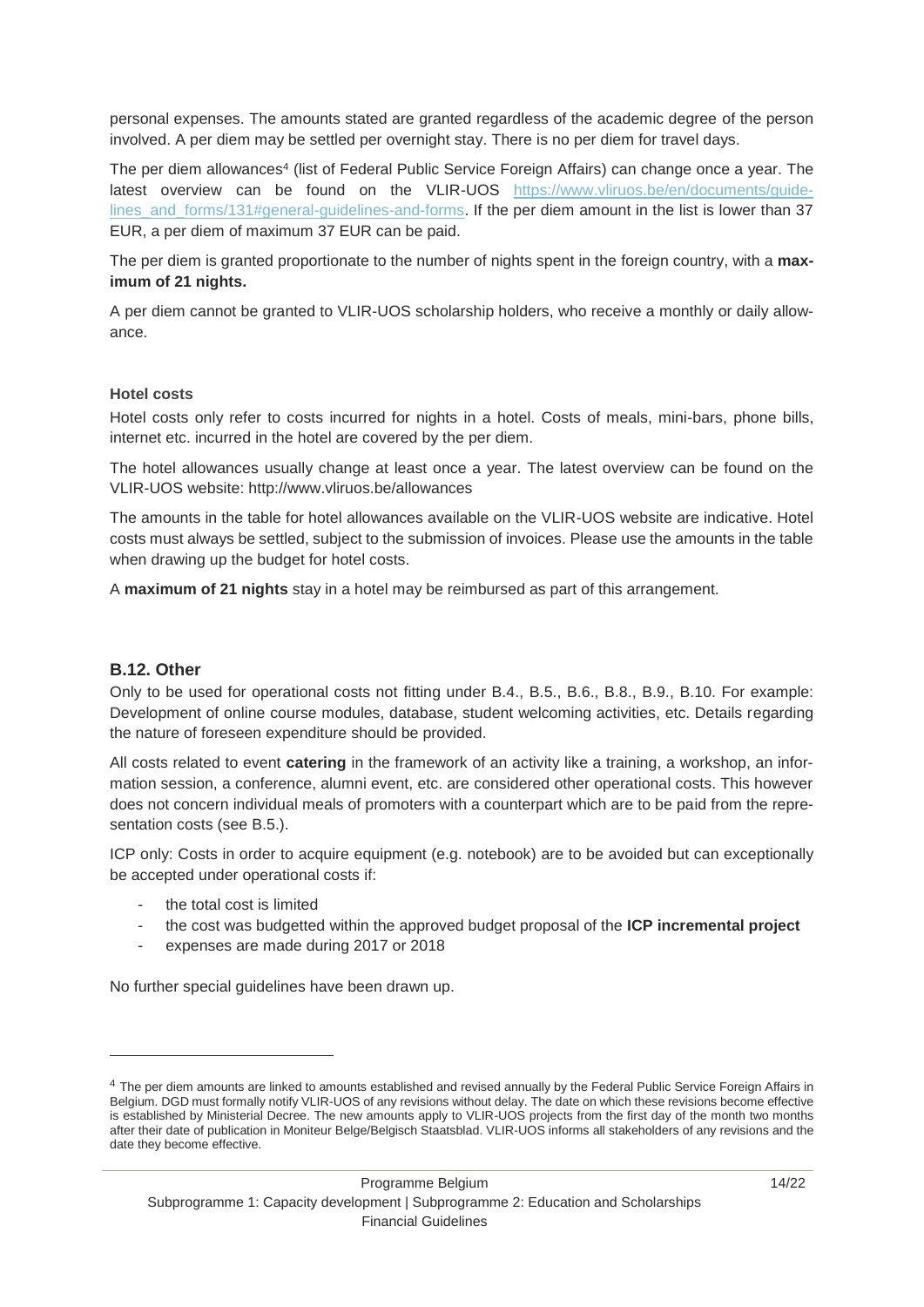## <span id="page-14-0"></span>**C. Personnel costs**

#### **Definition**

Global Minds ICP

*All costs connected to the employment of persons during the project implementation as indicated in the agreement must be budgeted under budget line C. Personnel costs. This budget is to be used as efficiently as possible and, as a general principle, to be kept to a minimum. These costs cannot replace academic payroll costs and should* 

*focus on specific project or programme support and needs.*

The general principle is that the wages for the **academic staff** (ZAP) that bears responsibility for the implementation of the project or programme (promotor) **cannot be included in the programme budget, not even partially**. Costs for temporary, non-ZAP academic personnel however, can be financed. The allocation of these costs should be in line with the project or programme objectives and strategy.

**Personnel related costs** as referred to in and accepted by these guidelines, are those that are mainly linked **to technical and administrative support activities in Belgium or, if relevant and only for ICP-projects, in the partner country (in one of the 31 VLIR-UOS countries)**. This means that administrative and technical staff can be funded.

#### **Annotated budget line**

#### **C.1. External experts**

If external experts (i.e. experts that are not contractually employed by a Flemish or ICP partner institution) are involved in the execution of certain aspects of the project in the Flemish or ICP partner institution, the associated costs may be charged to the project budget within the foreseen project duration. The allocation must occur on the basis of a (service) contract that is always limited in time, strongly activity related and in line with the project strategy (ICP programme: integration of south component) or the programme strategy (Global Minds: university cooperation for development capacity building).

Apart from the reimbursement of travel expenses and board and lodging costs, a fee can be awarded in exceptional cases and provided explicit justification but it is not advised to do so. Visiting lecturers from the Flemish university or other units of the (potential) ICP partner universities to the (potential) ICP partner institution in the South do not receive any fee, other than the reimbursement of travel expenses and board and lodging costs.

#### **C.2. Academic staff**

The employment or subsidising of (temporary, non-ZAP) academic staff members at the Flemish institution may be paid through the project budget within the project duration, in line with current pay scales and social insurance arrangements.

The employment or subsidising of (temporary) researchers or academics (at the ICP partner institution) may be (partially) paid through the project budget within the limits of the project duration. With respect to local staff on an employment contract, local pay scales and social insurance arrangements must be observed by the local institution.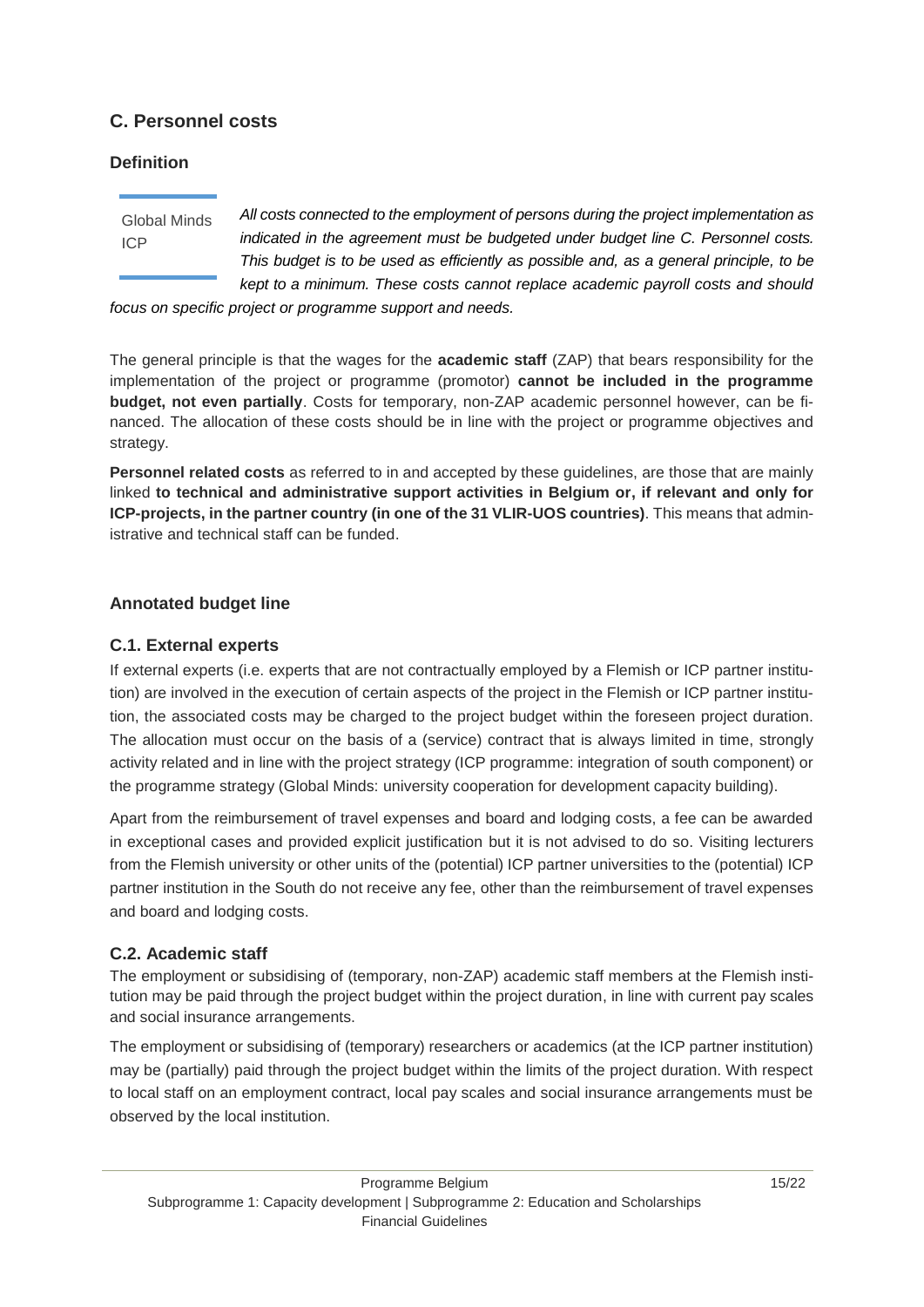A local academic who is contracted to the ICP partner institution on the basis of an employment contract and who is involved in the project for a specific activity, can receive a topping-up of his/her wage that cannot exceed 40% of the gross wage paid to such employees by the local institution in accordance with the prevailing pay scales. Payment of this topping-up must be justified with a copy of the salary slip showing that person's wage. This category can only be paid if considered instrumental for the success of the project and is to be kept as limited as possible, as it is generally understood that standard academic responsibilities as part of a normal academic position are not additionally rewarded.

#### **C.3. Administrative and technical staff**

If staff members of the Flemish institution or ICP-partner institution (in one of the 31 VLIR-UOS countries) execute certain aspects of the project other than the scholarship administration (ICP), the associated costs may be charged to the project budget within the foreseen project duration. The allocation must occur on the basis of a contract. With respect to employees on an employment contract, the institution's pay scales and social insurance arrangements must be observed. Staff can exceptionally be employed on the basis of a service contract on the condition that this is clearly activity related and limited in time.

Students can be engaged for the execution of specific project related tasks within the framework of Global Minds. The job student is contracted following the employment procedures within the Flemish institution.

## <span id="page-15-0"></span>**D. Scholarship costs**

**Definition**

Global Minds Scholarship programme

Costs relating to scholarship students are recognised under D. Scholarship costs.

*Scholarships are granted in support of the selected master (ICP) and training (ITP) programmes. Scholarships can also be granted as part of the Global Minds Programme only if the scholarship contributes to capacity building of the Flemish institution.*

All payments to scholars must be grouped under D. Scholarship costs. A detailed calculation has to be included in the scholarship costs budget, based on the VLIR-UOS scholarship cost scales for scholarships in Flanders or based on other scales for local scholarships. The scholarship type and the number of scholarship months must also be stated.

#### **Guidelines and allowances**

#### **Scholarships in Belgium**

Allowances and guidelines for scholarships facilitating a stay in Belgium are available as a separate document to be found on the VLIR-UOS website: [https://www.vliruos.be/en/documents/guide](https://www.vliruos.be/en/documents/guidelines_and_forms/131#general-guidelines-and-forms)[lines\\_and\\_forms/131#general-guidelines-and-forms](https://www.vliruos.be/en/documents/guidelines_and_forms/131#general-guidelines-and-forms)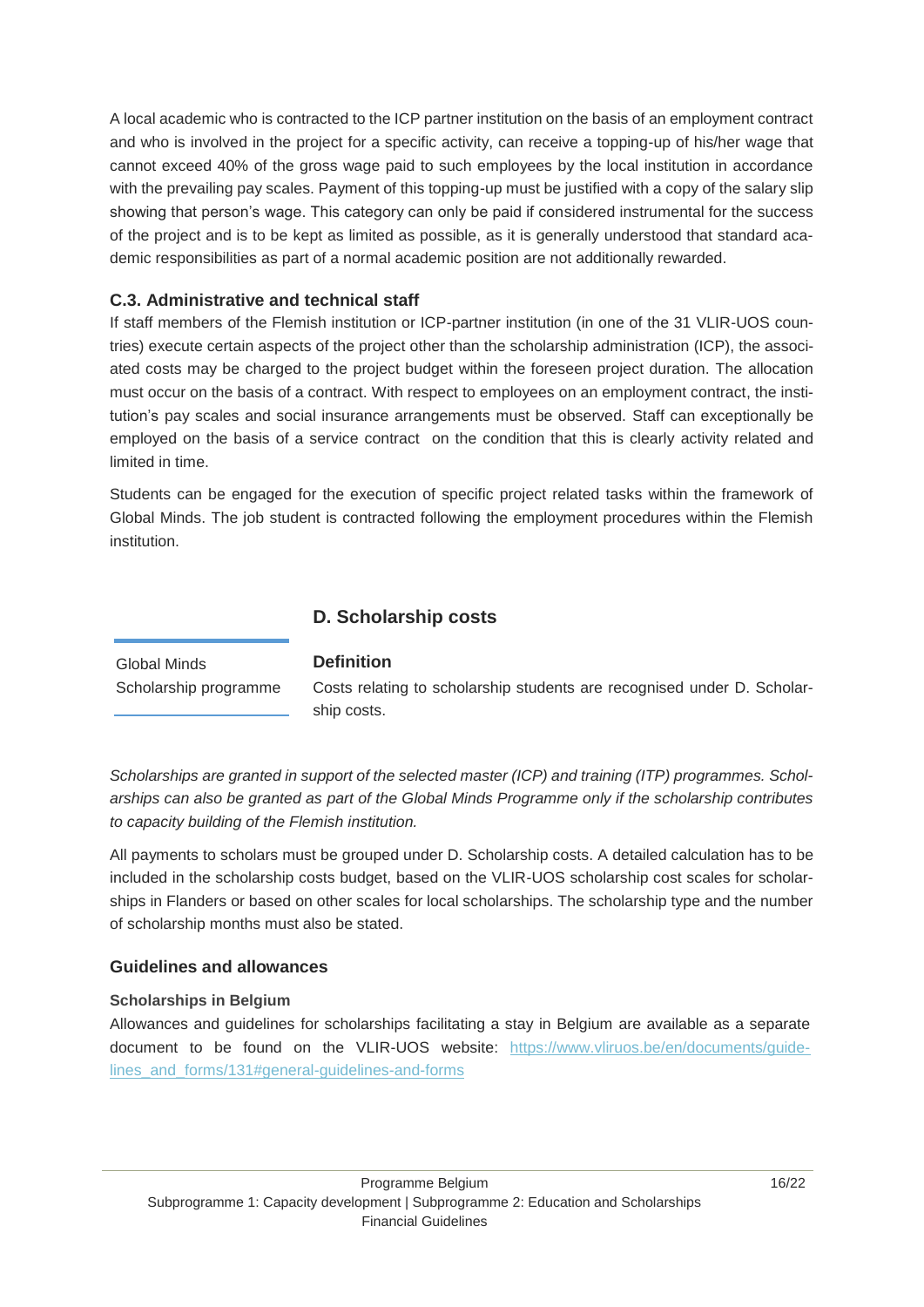#### **PhD scholarships for EEA<sup>5</sup> students**

The guidelines for the VLADOC scholarships are applicable to PhD scholarships with fieldwork in the Global South (one of the 31 countries of the VLIR-UOS country list) that the universities wish to provide to **EEA researchers** as part of their **Global Minds** programme. The PhD scholar is connected to the Flemish university and receives a scholarship allowance in line with local pay scales and social insurance arrangements, as well as a travel allowance and a limited research/supervision allowance.

#### **Sandwich PhD scholarships for nationals of the 31 countries of the country list**

Recipients of a Sandwich PhD scholarship are registered as students at the Flemish university but are connected to their home university as academic staff members through an employment contract. They conduct their doctoral research at the Flemish institution outside any subsidiary relationship. Allowances paid as part of a Sandwich PhD Scholarship are therefore not subjected to social security contributions (RSZ). Allowances and guidelines can be found on the VLIR-UOS website: [https://www.vliruos.be/en/documents/guidelines\\_and\\_forms/131#general-guidelines-and-forms](https://www.vliruos.be/en/documents/guidelines_and_forms/131#general-guidelines-and-forms)

#### *Global Minds*

Sandwich PhD scholarships for South scholars in the framework of GM are in line with the ICP PhD scholarship guidelines, but limited to the 31 countries of the country list.

Bearing in mind the requirement to define the Global Minds programme in relation to the Training and Scholarships programme within the Belgium programme, South scholarships that an institution wishes to provide for as part of GM must be limited in numbers and must not contradict the rationale and results of current and completed South interventions of VLIR-UOS (no recruitment of IUS researchers, for example).

Sandwich PhDs can be provided to South scholars who are affiliated with an institution in the South but the instrumentality of this scholarship type for the Flemish institutions' own capacity building must be clearly motivated. Within the framework of Sandwich PhDs for South scholars, local scholarship allowances are paid when the research is taking place at an institution in one of the 31 countries in the South (local). If a system of local scholarships already exists in the country (funded locally or by other donors), it must be used as a basis for calculation. In the absence of such a system, the amount of the scholarship must be based on a realistic estimate of the local cost of living. The amount of the allowance may never exceed the amount of the scholarship granted in Belgium. The scholarship guidelines are applicable to these scholarships:https://www.vliruos.be/scholarshipguidelines.

#### **Travel Grants**

-

The **travel grants (REI) programme** is part of the Global Minds programme since 2017. The country list of 31 countries applies to REI (students), with the addition of Suriname for 2017-2021 and India for

<sup>5</sup> In principle nationals of the **European Economic Area** are eligible to apply for this type of PhD scholarship but applications of candidates with another nationality (one of the 31 countries of the VLIR-UOS country list) are not automatically ineligible. The challenge here is to view the nationality and country of residence of the candidates in the light of the specific objectives of these scholarships, without discrimination. Obviously organising a brain drain of South candidates can never be the goal. However, given the globalised society, a Congolese or Ethiopian living in Belgium with no affiliation to VLIR-UOS South projects may compete alongside e.g. Belgians or Dutch people. If they do not intend to return to their own country, the rules of the Flemish university are followed and the country of origin is not considered, contrary to the procedure for the South scholars (Sandwich PhD).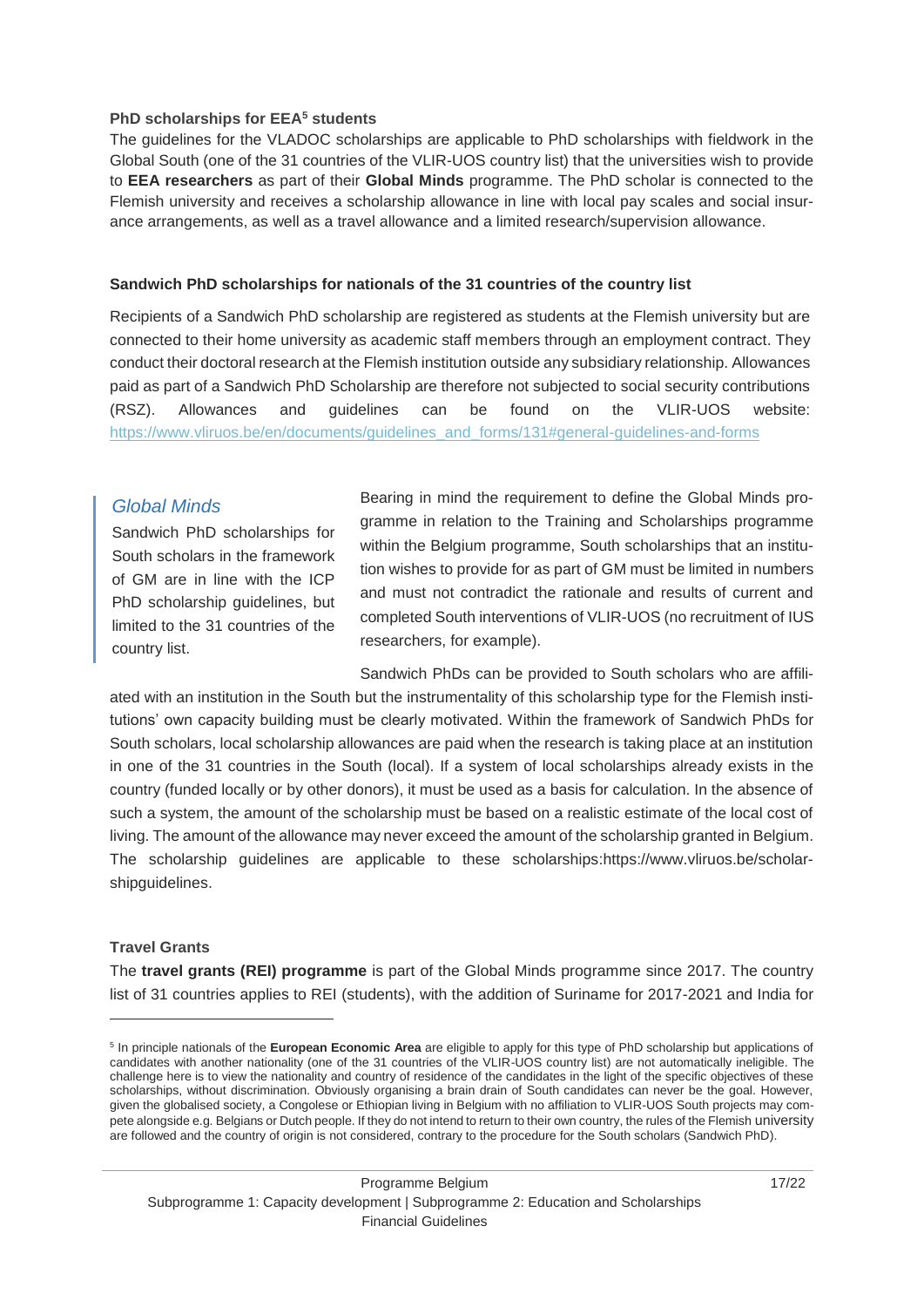2017. The financing system is based on a maximum amount (1000 EUR) per travel grant, and for the univeristy colleges a distribution system based on the number of students. The grant can be seen as a lump sum for which no supporting documents need to be provided.

The institution-specific arrangements with regard to the amount and the management of the institutional REI programme are stated in the GM project plans. VLIR-UOS no longer launches a general REI call but provides [guidelines](https://www.vliruos.be/en/documents/guidelines_and_forms/131#guidelines-and-forms-for-submitting-a-proposal) that the insitutions can use to develop and launch their own call.

#### **Implementation**

In view of the implementation cycle, the projects and programmes terminate on 31 December of year 'X' while courses in the Northern hemisphere tend to finish in September (academic year). Scholarships need to be allocated under the correct budget year between 1<sup>st</sup> of January and 31<sup>st</sup> of December.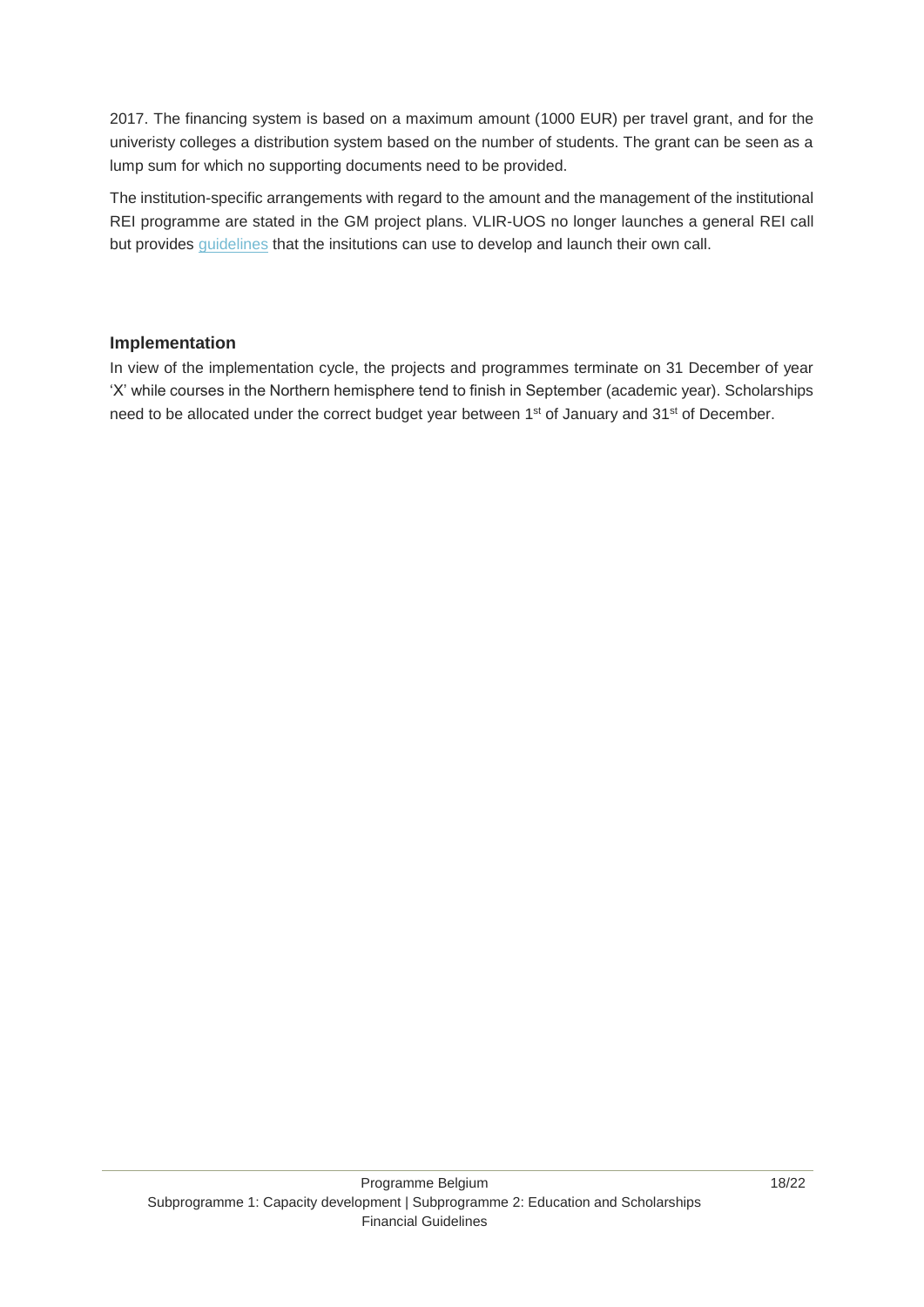## <span id="page-18-0"></span>**E. Coordination costs**

#### **Definition**

The coordination costs can never exceed 10% of the initially planned budget. These costs are considered a lump sum amount in both budgeting and reporting, whereby the latter implies that, in principle, these expenses do not need to be accounted for by detailed supporting documents for individual expenses, since proof has been given by VLIR and accepted by DGD that the amount charged to DGD (max. 10%) is in any case lower than real expenses at the level of the Flemish higher education institution.

The Flemish higher education institutions are accountable for these amounts and, if required during an external audit or control by DGD, supporting documents need to be available at the level of the Flemish higher education institutions in order to justify this type of costs.

As approved by DGD, supporting documents for this type of costs are:

- A description of the overhead regulation at the level of all Flemish universities, provided by VLIR and VLIR-UOS;
- The project agreement between the institution, the project promoter and VLIR;
- An acknowledgement of receipt, signed by the representative of the institution.

The coordination costs consist of the costs directly ensuing from the implementation of the programme pursuant to the use of the premises, infrastructure and/or services of the Flemish institutions and of relevant ICP partner institutions and connected with the administration and coordination of programme execution. The coordination costs are either fixed on the basis of the approved budget (ICP, ITP) or calculated on the basis of the actual project/programme expenses (GM, Scholarships, ,…). More details can be found in the agreements concerned.

All costs connected with the general administrative management and coordination of project execution are covered here, which means that they cannot be charged separately (e.g. costs of sending documents, phone costs, costs of copying/printing reports etc).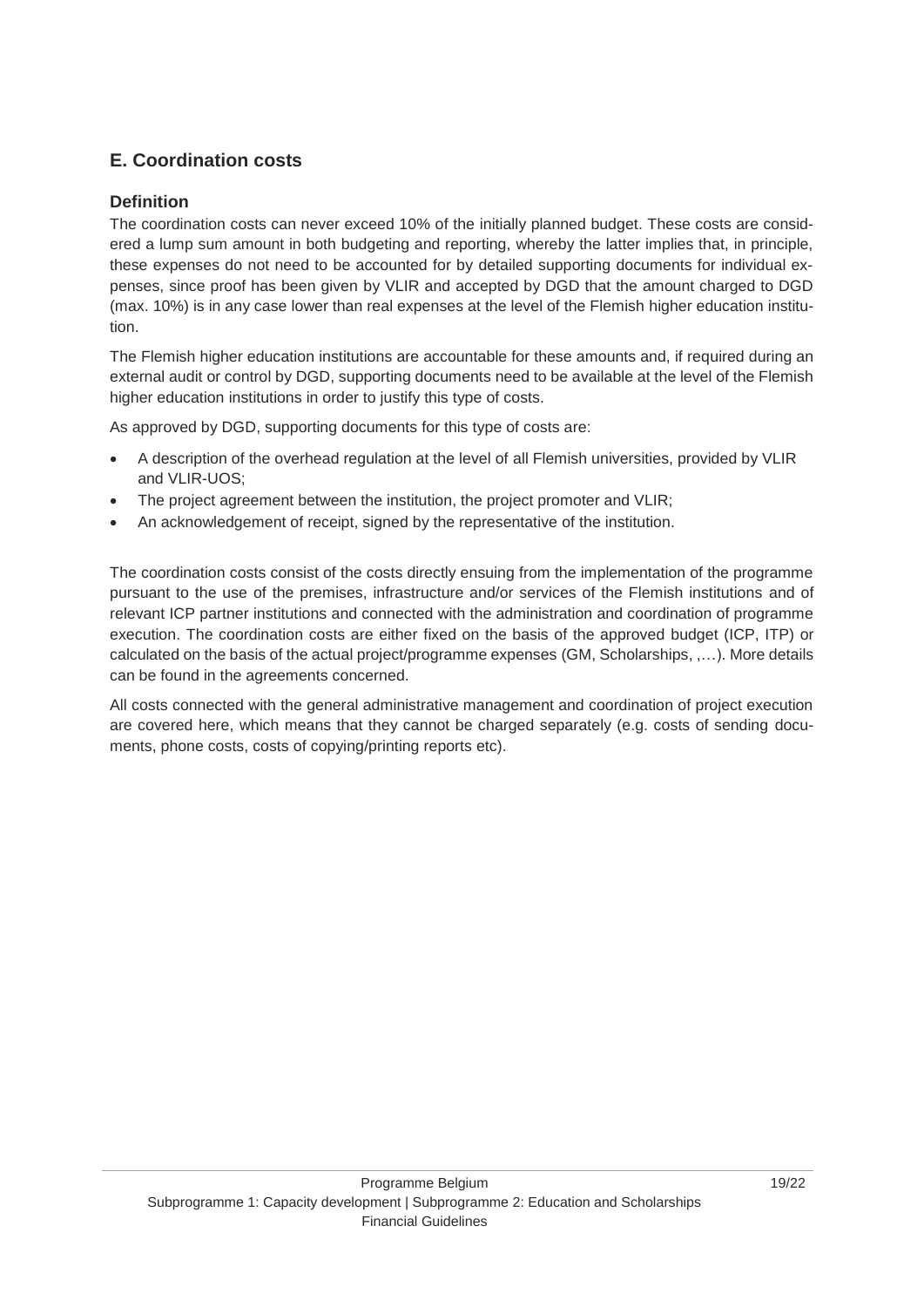## <span id="page-19-0"></span>**Annex 1: Exchange rate calculation**

## <span id="page-19-1"></span>**Method**

- Year 1: per money transfer
	- o **Gross** what was debited from the Belgian account in EUR (a)
	- o **Net** what was credited to the local account in local currency (b)
	- $\circ$  So, bank charges relating to the transfers have already been processed in the exchange rate calculation
	- o Weighted average exchange rate: (Σ a) / (Σ b)
	- o Reconciliation
- Year 2 and beyond
	- o Same as year of operation 1
	- o But also value balance in local currency on the local account at previous year's weighted average exchange rate
	- $\circ$  From this balance the balance of the local coordination cost (the amount unspend of E2)
	- o Reconciliation

## <span id="page-19-2"></span>**Example**

- Year 1:
	- o Transfer 1: 10.000 EUR (10.056 EUR from Belgian account), 12.800 USD net on local account
	- o Transfer 2: 15.000 EUR (15.064 EUR from Belgian account), 18.050 USD net on local account
	- o After year 1 the local account contains 5.075,00 USD, from this amount 1.000.00 USD of the E2 received in year 1 was not spent.
- Year 2:
	- o Transfer 3: 12.000 EUR (12.030 EUR from Belgian account), 14.333 USD net on local account
- Exchange rate calculation:

| Year 1                   | <b>EUR</b> | <b>USD</b>            |
|--------------------------|------------|-----------------------|
| Transfer 1               | 10.056,00  | 12.800,00             |
| Transfer 2               | 15.064,00  | 18.050,00             |
| Total                    | 25.120,00  | 30.850,00             |
| Year 1 exchange rate     | 0,8143     |                       |
| Year 2                   | <b>EUR</b> | <b>USD</b>            |
| Balance on local account | 3.318,27   | $5.075,00 - 1,000,00$ |
| Transfer 3               | 12.030,00  | 14.333,00             |
| Total                    | 15.348,27  | 18.408,00             |
| Year 2 exchange rate     | 0,83378    |                       |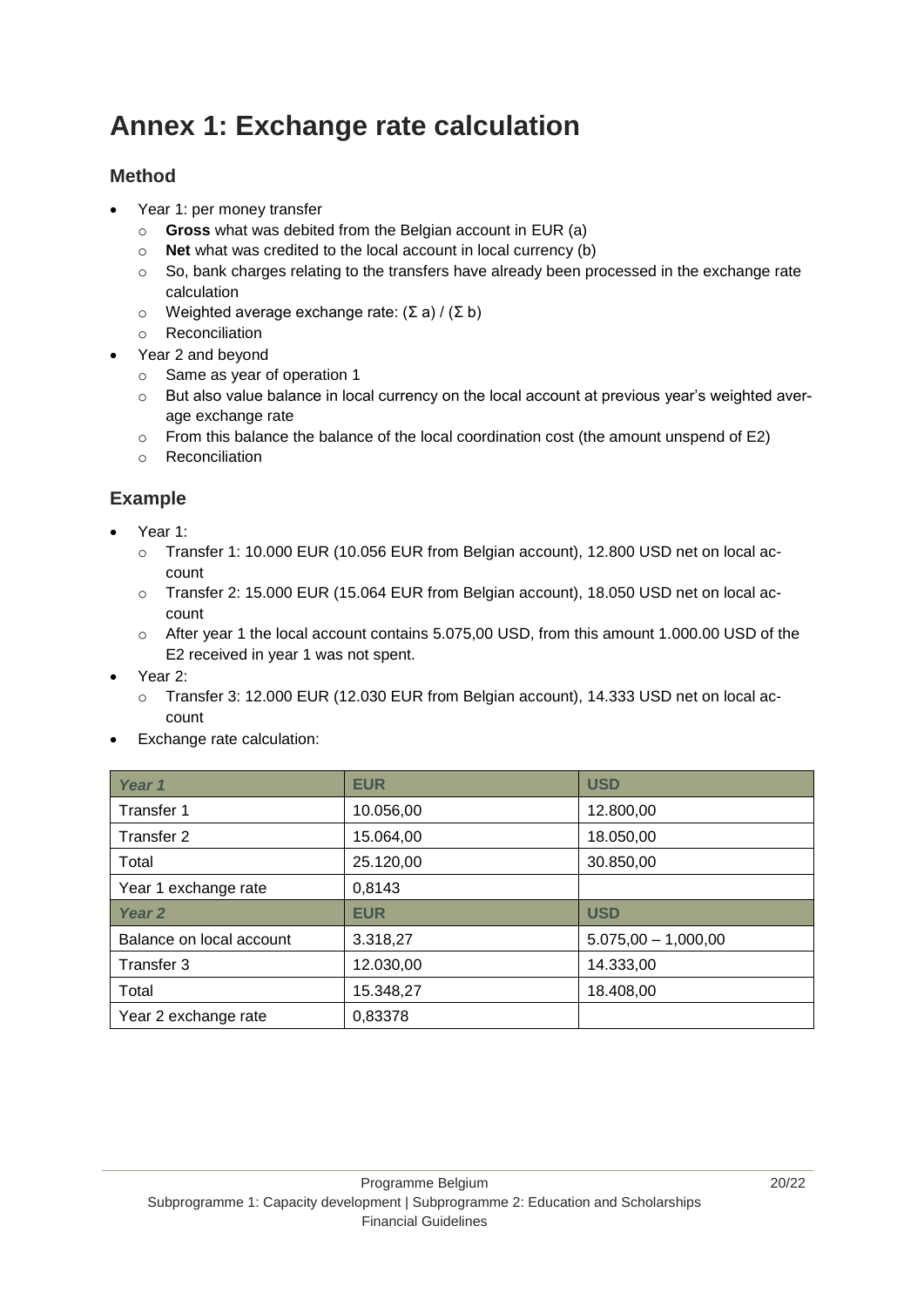# <span id="page-20-0"></span>**Annex 2: Reporting deadlines and formats**

| VLADOC (old intervention type - till 2020)               | Financial report: deadline 28/02 year X+1                                                                                                                                                                                          |
|----------------------------------------------------------|------------------------------------------------------------------------------------------------------------------------------------------------------------------------------------------------------------------------------------|
|                                                          | The institution submits a financial report with an<br>overview of the different allowances and costs.                                                                                                                              |
|                                                          | Format can be found on the website.                                                                                                                                                                                                |
|                                                          | Annual progress report: deadline 1/10 (yearly)                                                                                                                                                                                     |
|                                                          | Every year the VLADOC scholar submits a report<br>with reference to the progress of the research, in-<br>cluding an evalution by the promotor. The scholar<br>also submits a final report 6 months before the<br>scholarship ends. |
| <b>Global Minds</b>                                      | The project report (APR $+$ AFR) is to be submitted<br>by the 31 <sup>st</sup> of March of the year 'X+1'.                                                                                                                         |
|                                                          | The Annual Programme (AP, plan for a next ac-<br>tivity year X+1) will need to be submitted by Au-<br>gust 31 <sup>st</sup> of year X.                                                                                             |
|                                                          | Formats for the project report and annual pro-<br>gramme can be found on the website.                                                                                                                                              |
| International Master Programmes (incremental<br>project) | The project report (APR + AFR) is to be submitted<br>by the 15 <sup>th</sup> of March of the year 'X+1'.                                                                                                                           |
|                                                          | The Annual Programme (AP, plan for a next ac-<br>tivity year X+1) will need to be submitted by July<br>31 <sup>st</sup> of year X (from 2018 onwards).                                                                             |
|                                                          | Formats for the project report and annual pro-<br>gramme can be found on the website.                                                                                                                                              |
| International Training programmes                        |                                                                                                                                                                                                                                    |
|                                                          | Annual report: deadline 15/03 year X+1                                                                                                                                                                                             |
|                                                          | Result report<br>Overview of students attending the pro-<br>gramme + results<br>Declaration of receipt<br>Evaluation (intermediate results)                                                                                        |
|                                                          | Formats can be found on the website.                                                                                                                                                                                               |
| Scholarship programme                                    | Financial report: deadline 31/03 year X+1                                                                                                                                                                                          |
|                                                          | The institution submits a financial report with an<br>overview of the different allowances and costs.                                                                                                                              |
|                                                          | Format can be found on the website.                                                                                                                                                                                                |